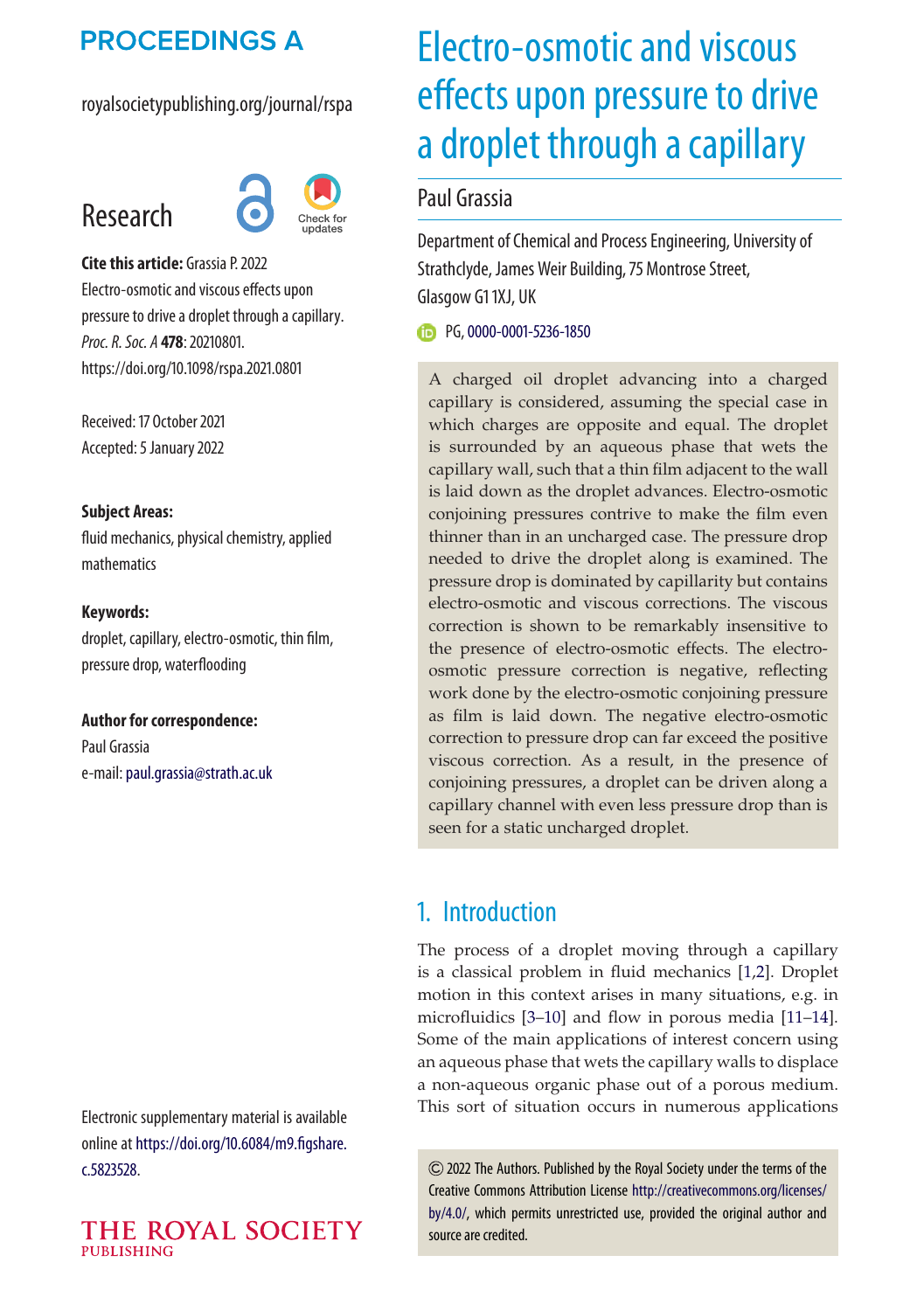including soil remediation [\[15](#page-18-3)[–21\]](#page-18-4) and waterflooding (or immiscible flooding more generally) for oil recovery [\[22](#page-18-5)[–35\]](#page-19-0). In processes like these, the non-aqueous phase droplets move along capillary channels surrounded by an aqueous phase liquid. The aqueous phase is not only ahead of and behind the non-aqueous droplet but also forms a thin film between the droplet and the capillary wall. Pertinent questions [\[1,](#page-17-0)[2\]](#page-17-1) then concern what the thickness of this film might be as a function of how fast the droplet is moving and what pressure is needed to push it along, again as a function of how fast the droplet moves.

Such questions often involve more than just fluid mechanics. For example, although traditionally waterflooding has been performed with saline water, it has been found that reducing salinity levels can improve oil recovery performance [\[36](#page-19-1)[–42\]](#page-19-2), corresponding to either more flow for a given driving pressure or less driving pressure needed for a given flow. In this low salinity context, understanding waterflooding (and inter alia understanding the oil droplet motion that it induces) then involves coupling between physical chemistry and fluid mechanics. Various underlying physico-chemical mechanisms have been proposed to describe what happens in a low salinity aqueous film between a non-aqueous droplet and a capillary wall [\[43,](#page-19-3)[44\]](#page-19-4). However, ion exchange processes (affecting surface charge adsorption at both the droplet surface and wall surface) are commonly advanced as playing a key role [\[38,](#page-19-5)[45,](#page-19-6)[46\]](#page-19-7). This in turn impacts on the thickness of the aqueous film [\[38,](#page-19-5)[43,](#page-19-3)[45\]](#page-19-6) coupling back to fluid mechanics. Elucidating such mechanisms like these on the microscale is an essential step in upscaling to predict macroscale performance of low salinity waterflooding [\[47\]](#page-19-8). Obtaining deeper understanding of the coupled physico-chemical and fluid mechanical mechanisms and predicting what their full implications are remains pertinent, especially given that success with low salinity waterflooding on a laboratory scale does not always translate into successful field operations, as a recent review found [\[48\]](#page-19-9).

Towards this end, the present work analyses the above-mentioned system of a moving nonaqueous droplet surrounded by an aqueous phase and a capillary wall, but allows both the droplet and the capillary wall to carry an electrical charge on their surfaces [\[45,](#page-19-6)[49,](#page-19-10)[50\]](#page-19-11), a common situation for many materials when surface charge adsorption is present. Specifically, a case is considered [\[49](#page-19-10)[,50\]](#page-19-11) in which these charges are opposite and equal. The motivation for considering charged systems in general, and opposite and equal charges in particular is outlined in the next section, namely §2. This next section also identifies the specific novel contribution of the present work over and above what [\[45,](#page-19-6)[49,](#page-19-10)[50\]](#page-19-11) achieved. The main theory that we will use in this work is presented in §3. Results predicted by the theory are presented in §4 and then §5 concludes the work. Mathematical details are relegated to the appendix (in the electronic supplementary material).

## 2. Background and motivation

This section reviews the important physics of droplets moving through capillary channels, starting with the uncharged case of [\[1,](#page-17-0)[2\]](#page-17-1) and continuing on to the charged cases considered by [\[45](#page-19-6)[,49\]](#page-19-10). This then sets the context for the system to be studied in the present work, in which the droplet itself and the capillary wall carry opposite and equal charges [\[50\]](#page-19-11). Reasons are given why this opposite and equal charge case is of particular interest, thereby leading into the specific novel contribution of the present work, which is itself described in §2i. Readers already familiar with the work of [\[1,](#page-17-0)[2\]](#page-17-1) and with [\[45](#page-19-6)[,49,](#page-19-10)[50\]](#page-19-11) may wish to skip direct to §2i. On the other hand, readers who seek more in the way of mathematical details to support the arguments given here are referred to the electronic supplementary material, appendix.

## (a) Droplet displacement: uncharged case

Droplet displacement problems were first tackled by [\[1\]](#page-17-0), and the findings were as follows. A capillary number Ca can be defined (see equation (A1.1) in the electronic supplementary material, appendix) as a dimensionless measure of droplet speed, typically with  $\text{Ca}\!\ll\! 1$  in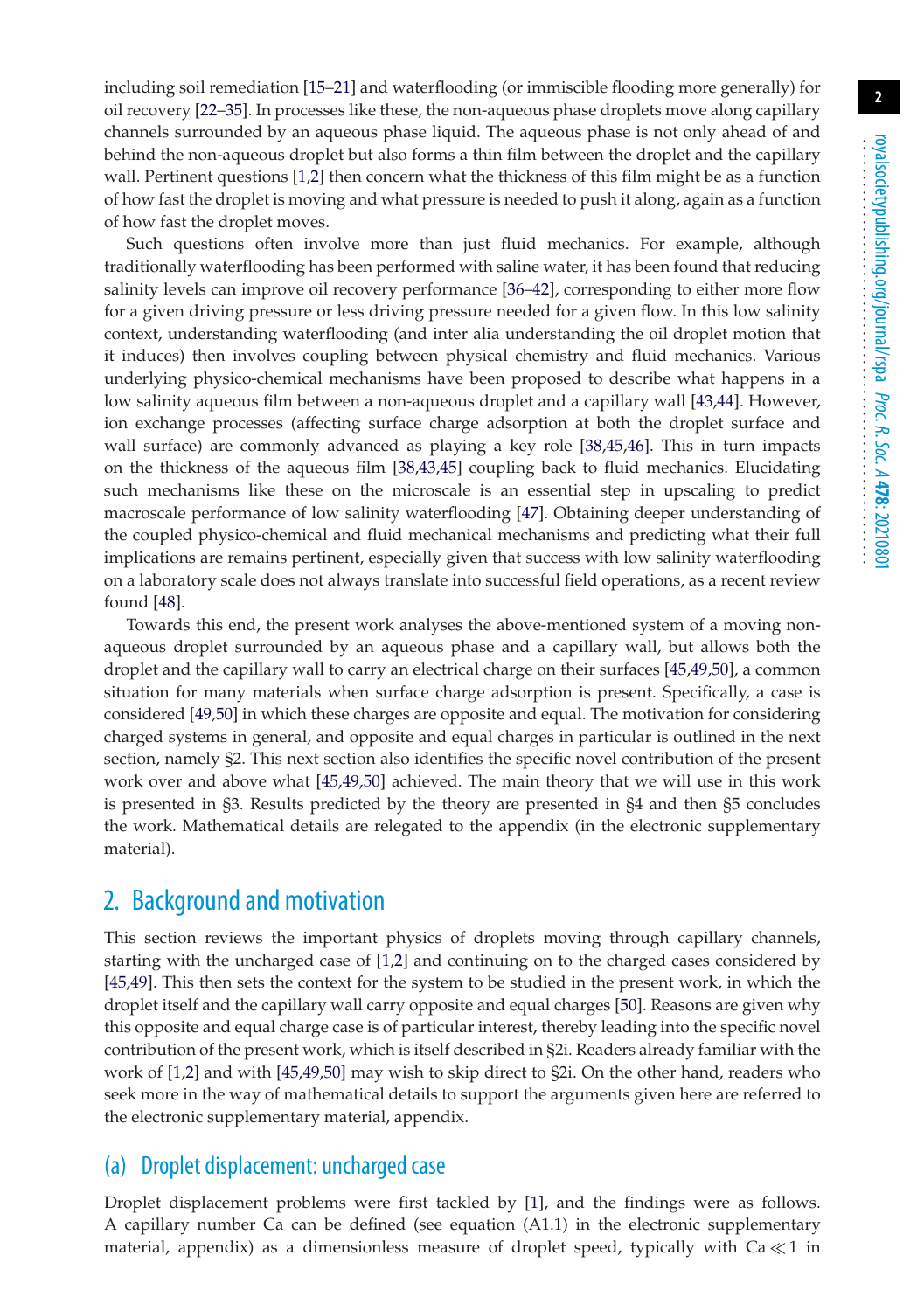<span id="page-2-0"></span>

Figure 1. Schematic view of the front end of an advancing droplet, showing the thin film region and the capillary static region, with the transition region in between them. In this view, the droplet moves to the right, or equivalently in the frame of reference of the droplet, the capillary wall moves to the left. (Online version in colour.)

problems of interest. As [\[1\]](#page-17-0) explains, the thin film left behind as the droplet advances has a thickness order  $Ca^{2/3}$  relative to the distance across the capillary (see [figure 1,](#page-2-0) which for simplicity envisages a two-dimensional system rather than an axisymmetric circular cross-section channel [\[51\]](#page-20-0)). Capillary static regions appear at the ends of the droplet (again see [figure 1,](#page-2-0) which looks specifically at the front of the droplet). The droplet is uniformly curved in these regions, and the pressure difference across the droplet interface is given by the Young–Laplace Law as a ratio between surface tension and the uniform radius of curvature.

Between the thin film and the capillary static regions, a so-called transition region appears [\(figure 1\)](#page-2-0), in which viscous drag effects are relevant [\[1\]](#page-17-0). The transition region has a thickness of the order of Ca<sup>2/3</sup> and a length of order  $Ca^{1/3}$ , both relative to the distance across the capillary. The small thickness (remembering Ca  $\ll$  1) leads to a surprisingly large shear rate and hence a surprisingly large shear stress in the transition region. When this shear stress is integrated along the transition region, what results is an order  $Ca^{2/3}$  perturbation to the pressure difference across the droplet interface, over and above the capillary static pressure [\[1,](#page-17-0)[2](#page-17-1)[,10\]](#page-18-0).

Since Ca  $\ll$  1 as mentioned, this Ca<sup>2/3</sup> perturbation is smaller than the capillary static pressure but is nonetheless surprisingly large, given that, before analysing the problem in detail, one might anticipate instead an order Ca contribution, corresponding to viscous effects upon the pressure being linear in droplet velocity. The actual perturbation (order  $Ca^{2/3}$ ) is much greater than Ca when Ca is small.

The above discussion concerns just order of magnitude estimates of film thickness and pressure perturbation across the droplet. Determining these quantities more exactly requires determination of the shape of the transition region (i.e. knowledge of its thickness versus distance along it). Hence the analysis of [\[1\]](#page-17-0) amounted to a careful study of the transition region, governing equations for which are presented in the electronic supplementary material, appendix.

Note that in general there are transition regions both at the front and the rear of the droplet, even though [figure 1](#page-2-0) shows only the front of the droplet. However, the two transition regions are slightly different in nature [\[1,](#page-17-0)[45](#page-19-6)[,52–](#page-20-1)[55\]](#page-20-2).

At the front of the droplet, the capillary static region is moving away from the thin film that is being laid down. At the rear of the droplet, however, the capillary static region is moving towards the thin film. A consequence of this turns out to be that, at the rear of the droplet, spatial oscillations can occur in the shape of the transition region, meaning a slightly different methodology is needed to compute it than is used at the front of the droplet [\[1,](#page-17-0)[45,](#page-19-6)[53](#page-20-3)[,54\]](#page-20-4). For simplicity, we focus on the transition region at the front such as [figure 1](#page-2-0) shows. In any case, the front of the droplet must enter a capillary channel prior to the rear of the droplet doing so: computing a transition region at the front is then a necessary prerequisite of computing one at the rear [\[45\]](#page-19-6).

#### (b) Droplet displacement: charged case

All the above-mentioned results are classical fluid mechanical results, but overlook an important physico-chemical effect. Small droplets almost always carry an electric charge on their surface, as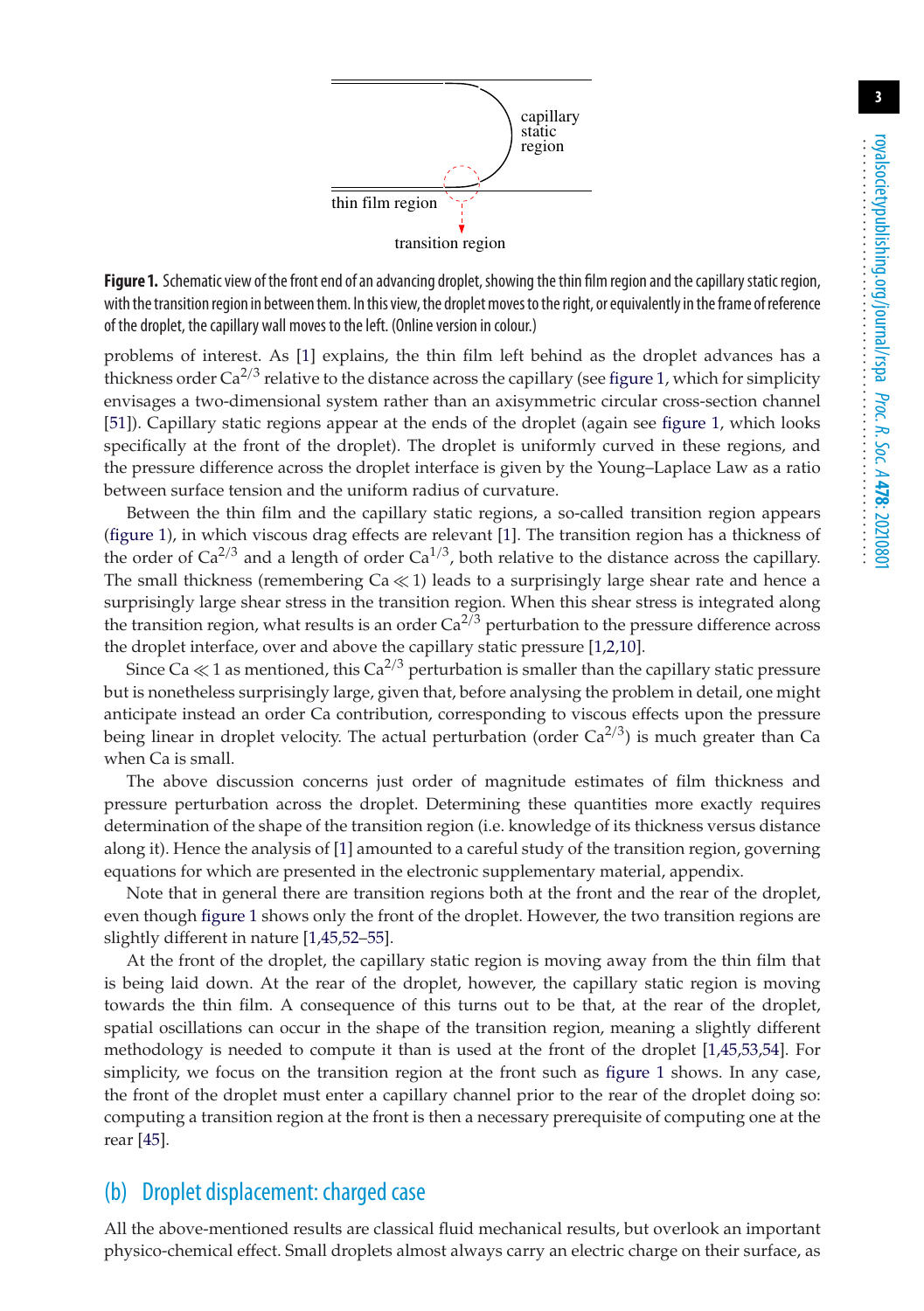do the surfaces of the capillary walls in a porous medium. Electrical forces might therefore lead to a significant alteration of the classical theory of droplet displacement as [\[45\]](#page-19-6) pointed out.

Such effects can be incorporated by adding an electro-osmotic tension [\[45](#page-19-6)[,49,](#page-19-10)[56](#page-20-5)[,57\]](#page-20-6) over and above the capillary and viscous effects that the classical theory considers. The electro-osmotic tension can also be expressed in terms of the electrical potential that develops due to the presence of charges (see [\[45](#page-19-6)[,49\]](#page-19-10) for details), but working with the electro-osmotic tension rather than with the potential turns out to be convenient. In [\[49\]](#page-19-10), a dimensionless quantity  $\Gamma$  was defined (the definition is in the electronic supplementary material, appendix, see equation (A2.1)), which is the relative strength of capillary pressure and electro-osmotic tension. Electric charge effects are not relevant for large values of  $\Gamma$ , but might become relevant for smaller  $\Gamma$  values.

It was estimated by [\[49\]](#page-19-10) (using data compiled by [\[45\]](#page-19-6) from various sources [\[58](#page-20-7)[–62\]](#page-20-8)) that a base case value of Γ in a typical waterflooding situation might be around  $\Gamma = 10$ . However, this relied on assuming a specific density of charged sites present on surfaces in the system, which is very sensitive to the system chemistry. As a result, it was shown by [\[49,](#page-19-10)[50\]](#page-19-11) (see also §A2 in the electronic supplementary material, appendix) that by varying the charge density, values of  $\Gamma$  as large as  $\Gamma = 1000$  (weak electro-osmotic effects only, hence close to the classical uncharged case and not requiring additional analysis) or as small as  $\Gamma = 0.1$  (strong electro-osmotic effects) are plausible. The present work looks specifically at  $\Gamma = 10$ ,  $\Gamma = 1$  and  $\Gamma = 0.1$ .

An issue identified with using the parameter  $\Gamma$  however [\[45,](#page-19-6)[49\]](#page-19-10) (see also the discussion in §A2 in the electronic supplementary material, appendix) is that it only considers capillary pressure relative to a 'bare' electro-osmotic tension, without considering the possibility of charges being screened. In applications of interest, e.g. waterflooding for oil recovery [\[23\]](#page-18-6), the aqueous phase is saline at least to some extent [\[36,](#page-19-1)[39\]](#page-19-12). In line with Debye–Huckel theory for saline systems then [\[63](#page-20-9)[,64\]](#page-20-10) charge screening must take place due to electrical double layer effects, and this impacts on the electro-osmotic tension.

Another dimensionless quantity  $\chi$  therefore needs to be defined [\[45,](#page-19-6)[49\]](#page-19-10) (again the definition can be found in the electronic supplementary material, appendix, equation (A2.2)). This can be viewed as the ratio between the film thickness for an advancing droplet (as predicted by the classical theory ignoring electrical charge effects) and the Debye length (which is the characteristic length scale for charge screening). Electrical charge effects were not relevant for large  $\chi$  but (provided  $\Gamma$  itself was not too large) could become relevant for small  $\chi$ .

It was found that the value of  $\chi$  can be manipulated by changing the speed of the droplet [\[49\]](#page-19-10). Increasing the speed, i.e. increasing the capillary number, increases the predicted film thickness according to the classical theory [\[1\]](#page-17-0), and hence increases  $\chi$ . However,  $\chi$  can also be manipulated by changing the salinity [\[49\]](#page-19-10): high salinity implies a small Debye length [\[63,](#page-20-9)[64\]](#page-20-10) and hence a large χ. The domain of χ of interest in waterflooding situations has been estimated [\[49](#page-19-10)[,50\]](#page-19-11) (using data compiled by [\[45\]](#page-19-6) from various sources [\[37](#page-19-13)[,38](#page-19-5)[,59](#page-20-11)[,62\]](#page-20-8)) to be  $0.02 \le \chi \le 5$ . Within this domain, large χ corresponds to a high speed, high salinity waterflood whereas small χ corresponds to a low speed, low salinity waterflood (see further discussion in §A2 in the electronic supplementary material, appendix).

The impact of varying  $\chi$  upon the actual film thickness (as distinct from classical film thickness ignoring electro-osmotic effects) has been considered by [\[49\]](#page-19-10). For a positive electro-osmotic tension (also called a 'disjoining tension'), such that electro-osmotic effects are repulsive, the film is thicker than when such effects are absent. Repulsive electro-osmotic tensions turn out to diverge to infinity in the limit of small film thicknesses. What the film then does to prevent experiencing these diverging tensions is to thicken if  $\chi$  becomes small. Essentially, the film becomes a factor up to order  $\chi^{-1}$  thicker than it would be in the classical case without electroosmotic effects [\[49\]](#page-19-10). Physically, this means that the film can attain a thickness comparable with the Debye length. In other words, the film can thicken to the point at which charges start to become screened.

Since film thickness (relative to the uncharged case) is found to follow the aforementioned  $\chi^{-1}$ scaling very accurately, it becomes easy to extrapolate to smaller and smaller  $\chi$  and still predict film thickness [\[49\]](#page-19-10). In fact in the small  $\chi$  limit, not only did film thickness follow this  $\chi^{-1}$  scaling,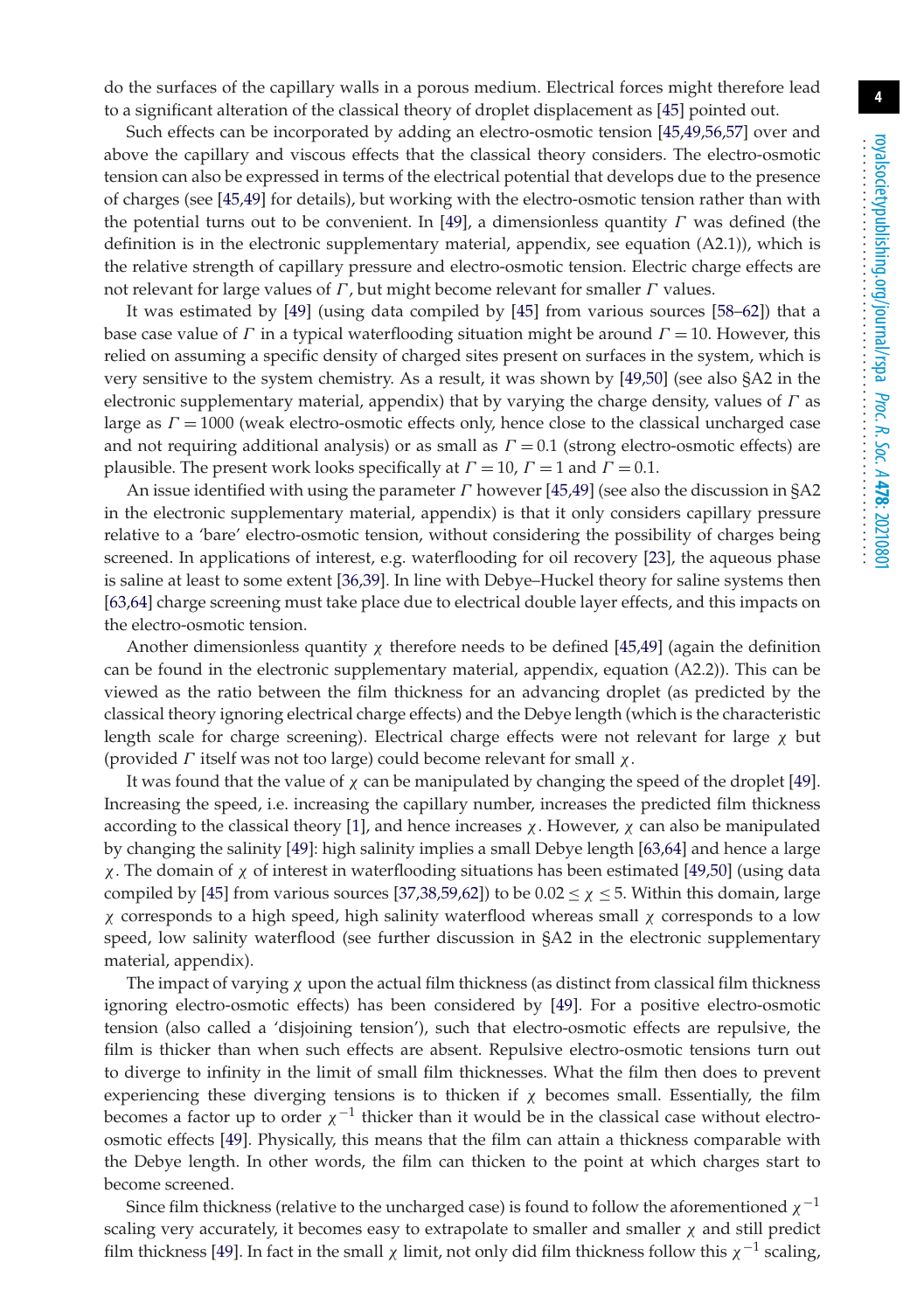so did the pressure perturbation [\[49\]](#page-19-10), i.e. the pressure driving the droplet along, over and above the leading order capillary static pressure. The reason for this is explained in the next section.

## (c) Work done to move the droplet along

Applying pressure to a moving droplet implies work is being done. At the front of the droplet, as considered here, new interface is being laid down, and much of the work is done to overcome capillary effects, i.e. at leading order, work is simply stored as interfacial energy [\[49\]](#page-19-10). Some additional work (an order  $Ca^{2/3}$  perturbation over and above the work at leading order) must be done to overcome viscous dissipation, specifically energy dissipated in the transition region. The above contributions to the energy both appear in the classical theory for an uncharged system however [\[1\]](#page-17-0). What is different in the presence of an electro-osmotic tension is that additional work must be done against that tension as new interface is laid down [\[49\]](#page-19-10): this is what contributes to the aforementioned  $\chi^{-1}$  scaling for the pressure perturbation. This electro-osmotic work [\[49\]](#page-19-10) (further details in the electronic supplementary material, appendix) is the integral of the electroosmotic tension starting from a very large distance between the droplet surface and capillary wall and integrating down to whatever the eventual film thickness between the droplet surface and capillary wall turns out to be.

As mentioned above, in the presence of disjoining tension and in the small  $\chi$  limit, the film thickness tends to reach a level comparable with the Debye length, i.e. the thickness above which charges start to be screened [\[49\]](#page-19-10). This has a number of consequences. Firstly, the film thickness is no longer sensitive to how fast the droplet is moving (i.e. no longer sensitive to capillary number) so viscous effects can be neglected in the first instance: both droplet shape and pressure drop across the droplet surface can then be obtained from an augmented Young– Laplace problem [\[65–](#page-20-12)[68\]](#page-20-13) involving just surface tension and electro-osmotic tension regardless of any relative motion.

Secondly, most of the contribution to the aforementioned 'electro-osmotic integral' used to compute the electro-osmotic work, might arise from just a very limited set of distances, rather than over the full integration domain. Since, in line with predictions of Debye–Huckel theory [\[63](#page-20-9)[,64\]](#page-20-10), electro-osmotic tension decays exponentially at distances far above the Debye length, it follows that large distances cannot contribute significantly to the electro-osmotic work.

Moreover, it was found [\[49\]](#page-19-10) that if the system manages to penetrate just a little way below the Debye length, which even in the presence of disjoining tension is possible if  $\Gamma$  is sufficiently large (albeit not when  $\Gamma$  is smaller), the electro-osmotic disjoining tension begins to increase sharply. As a result, most of the electro-osmotic work is done over an interval of distances in the neighbourhood of this sharp increase in tension, the extent of this interval over which most work is done then being even rather less than the Debye length. This then helps to limit the total amount of electro-osmotic work [\[49\]](#page-19-10). Furthermore, distances very far below the Debye length (such that the electro-osmotic tension diverges) are invariably excluded from the integral as they are always outside the integration domain. This prevents the electro-osmotic integral (and ultimately the pressure perturbation at the front of the droplet obtained from it) from becoming even larger than the order  $\chi^{-1}$  amount mentioned earlier.

#### (d) Changing surface charge via charge adsorption

So far we have mentioned the role of salinity just in terms of affecting Debye length and thereby affecting  $\chi$ , which recall (see §2b) is the ratio between classical film thickness and Debye length. However, the work of [\[45](#page-19-6)[,49\]](#page-19-10) indicates that salinity will have an additional role, namely it can influence net surface charge, via the mechanism of charge adsorption (explained in more detail below). The fact that salinity influences surface charge, whereas surface charge affects the process of pushing droplets surrounded by aqueous liquid along capillaries, means that there is considerable interest in using salinity as a control variable in waterflooding. Indeed, a low salinity waterflood might well behave differently from a high salinity waterflood [\[36](#page-19-1)[–44,](#page-19-4)[46](#page-19-7)[–48\]](#page-19-9).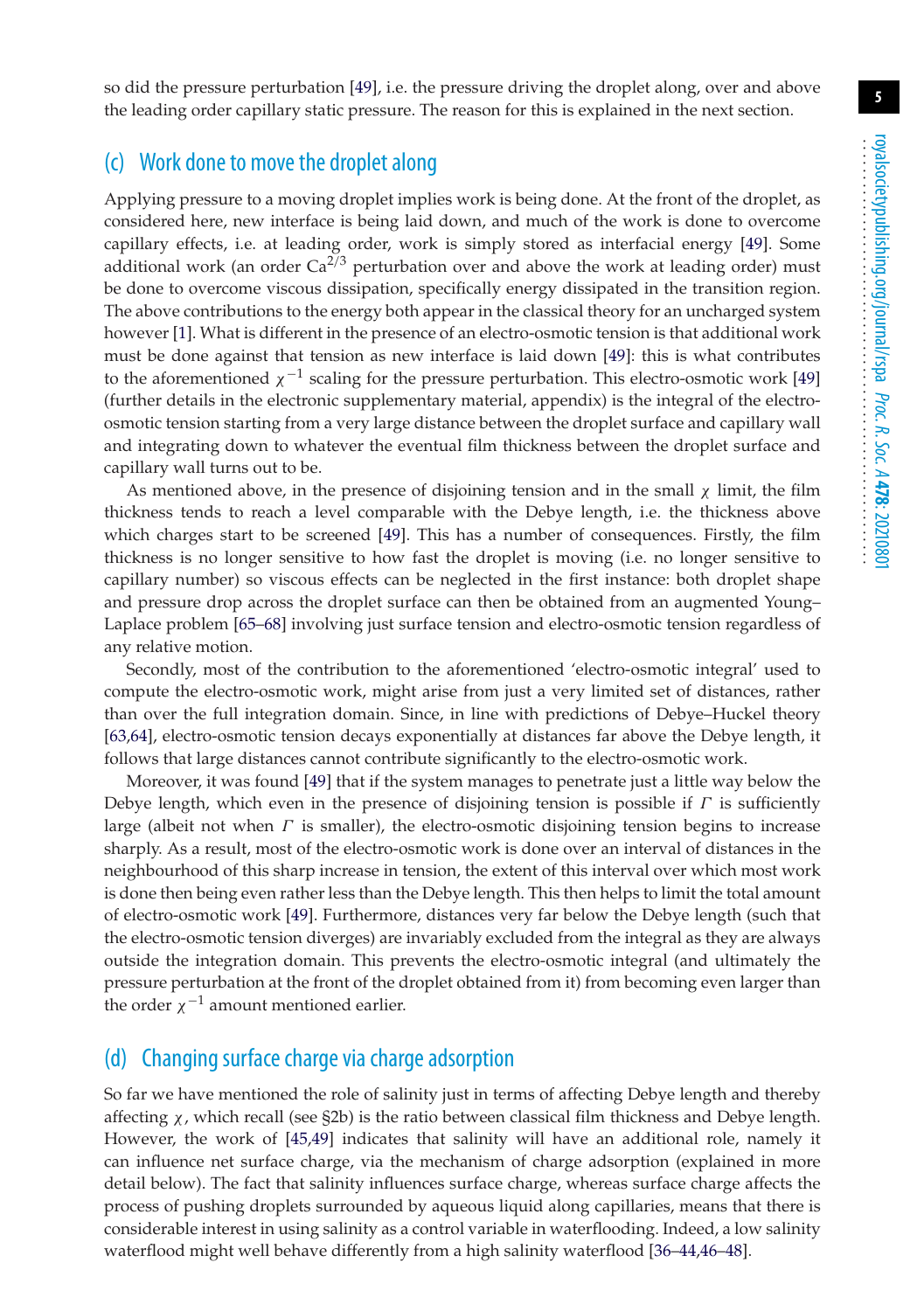The mechanism by which salinity affects waterflooding is, as alluded to above, via charge adsorption [\[45,](#page-19-6)[49\]](#page-19-10), effectively ion partitioning between bulk liquid within an aqueous film and surfaces of either a non-aqueous droplet or a capillary wall. In their 'native' state (assuming insignificant salinity levels and hence insignificant adsorption of charged species), both the oil droplet surface and capillary wall surface (e.g. clay surface if the capillary is found inside a porous rock) tend to be negatively charged. The density of charges on these surfaces need not be the same, being dependent upon the chemistry of each surface: in fact, it was suggested [\[45](#page-19-6)[,49\]](#page-19-10) (based on data from [\[60](#page-20-14)[,61\]](#page-20-15)) that an oil surface in its native state is likely to have a rather higher charge density than a capillary wall (i.e. clay) surface would. In a saline system, however, these negatively charged surfaces adsorb positive ions from solution [\[45](#page-19-6)[,49\]](#page-19-10), tending to cancel out part of the charge on both oil and the capillary wall.

If the saline system is multi-component containing not only monovalent positive ions (e.g. sodium) but also divalent ions (e.g. calcium), adsorption of sufficient divalent ions can cause the surface charge to switch sign. The charge adsorption mechanism thereby involves not merely ion partitioning but in fact multi-component ion exchange [\[38,](#page-19-5)[43,](#page-19-3)[45](#page-19-6)[,46\]](#page-19-7). Estimates provided by [\[45](#page-19-6)[,49\]](#page-19-10) (based on data from [\[37](#page-19-13)[,69\]](#page-20-16)) suggest that clay surfaces (i.e. capillary wall surfaces in the present context) adsorb divalent ions much more readily than oil surfaces adsorb them. This means that capillary walls are very susceptible to adsorb divalent ions and change the sign of their charge from negative to positive. Oil droplets are likely however (see [\[45](#page-19-6)[,49\]](#page-19-10) based on data from [\[70](#page-20-17)[,71\]](#page-20-18)) to adsorb only monovalent ions, partially cancelling the negative charge, but not changing its sign. As mentioned above however, prior to any adsorption, oil droplets tend to have a higher charge density than capillary walls [\[45](#page-19-6)[,49\]](#page-19-10). By adjusting the ratio between divalent to monovalent ions, and by adjusting the overall salinity, it becomes possible to find [\[49\]](#page-19-10) sets of conditions under which the (positive) charge on the capillary wall is opposite and equal to the (negative) charge retained on the oil droplet. This then implies a significant change in the electro-osmotic behaviour as is explained next.

#### (e) Droplet displacement: equal and opposite charges

For equal and opposite charges, rather than having a repulsive, disjoining electro-osmotic tension, instead an attractive, conjoining electro-osmotic pressure is present [\[49,](#page-19-10)[50\]](#page-19-11). Consequently, rather than the film between the droplet and the capillary wall becoming thicker, instead it necessarily becomes thinner [\[49,](#page-19-10)[50\]](#page-19-11) (see also figure A1*a* in the electronic supplementary material, appendix, which plots rescaled film thicknesses in the conjoining case as computed by [\[50\]](#page-19-11)).

Film thinning however presents its own challenges. In the repulsive, disjoining case, it was already mentioned (see §2b) that when  $\chi \ll 1$ , the film could become a factor  $\chi^{-1}$  thicker than in the classical case without electrical charge. This  $\chi^{-1}$  relationship in turn makes it very simple to predict film thicknesses, which in fact now follow from an augmented Young– Laplace relationship, neglecting viscosity [\[49](#page-19-10)[,65](#page-20-12)[–68\]](#page-20-13). In an attractive, conjoining case on the other hand, we know films will become thinner, but it is unclear *a priori* how much thinner. When  $\chi \ll 1$ , the film certainly cannot decrease in thickness by an amount  $\chi^{-1}$  relative to the classical film thickness neglecting electrical charge, since that would result in a nonsense prediction of a decrease far in excess of the original classical film thickness. Moreover, trying to estimate thickness by ignoring viscosity altogether, although it might be an acceptable thing to do in the case of a disjoining film that becomes thicker, would likely be problematic in the case of a film that becomes thinner. Viscous effects might still be relevant in at least some part of the transition region if the film to which the transition region eventually attaches is especially thin.

Another key consideration in [\[50\]](#page-19-11) concerned the functional form of the conjoining pressure with respect to distance separating the oil droplet and capillary wall (the relevant functional form is given in equation (A4.1) in the electronic supplementary material, appendix). In the limit of large distances (i.e. large separation between the droplet and the capillary wall), exponential decay is seen [\[49,](#page-19-10)[63,](#page-20-9)[66\]](#page-20-19) regardless of whether disjoining or conjoining effects are present [\[72–](#page-20-20)[74\]](#page-20-21). In the limit of small distances however, major differences occur between the disjoining and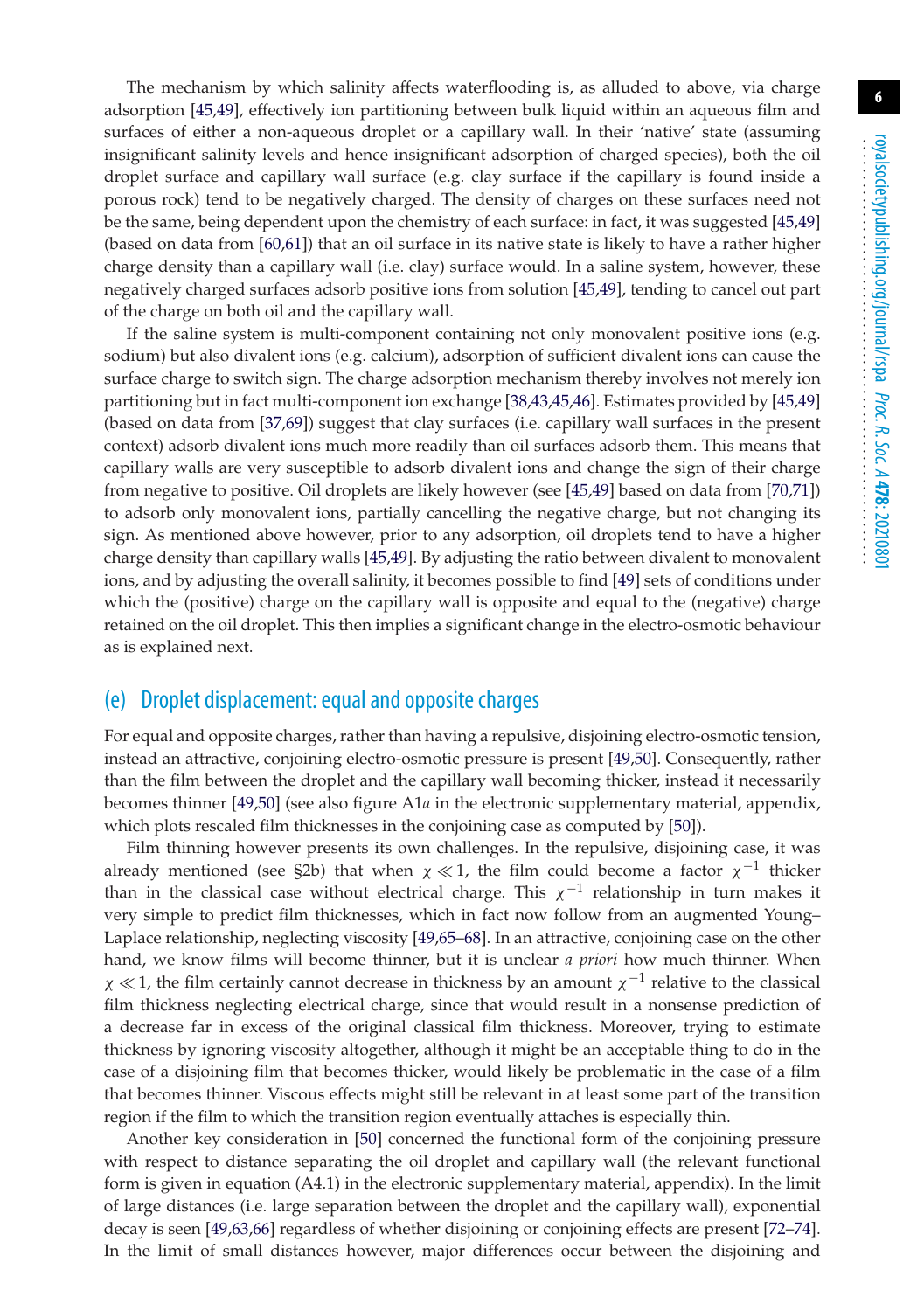conjoining cases. Although (in the case when charges are not opposite and equal) the disjoining tension diverges in the limit of small distances (see §2b) and hence disjoining effects dominate viscous ones, in the conjoining case (when charges are opposite and equal) this does not occur. Instead, the conjoining pressure turns out to reach a finite maximum limiting value in the limit of small distances [\[49](#page-19-10)[,50\]](#page-19-11) (see §A4 in the electronic supplementary material, appendix for details). As distance reduces, the limiting value is also attained comparatively quickly in the sense that, when film thickness is small, conjoining pressure only depends on film thickness at second order. This is then an important finding since, as [\[49\]](#page-19-10) explained, what drives fluid motion is not the conjoining pressure itself, but rather the gradient of conjoining pressure. Owing to the secondorder variation, attaining the maximum conjoining pressure in the limit of a very thin film, might be associated with a small conjoining pressure gradient having a rather limited effect, by contrast with what is seen in the disjoining case.

To avoid these complications, consideration of the conjoining case was restricted by [\[49\]](#page-19-10) to a system with a moderately large value of the parameter  $\Gamma$ , i.e.  $\Gamma = 10$ : by definition (see §2b), the larger the value of  $\Gamma$ , the less important become electro-osmotic effects, even in situations for which the film becomes thin enough such that change in screening does not apply. In this case when  $\Gamma = 10$ , film thickness even in the conjoining case could be readily computed as it was only ever a modest perturbation about the classical uncharged case. Even in the limit of very small  $\chi$  (implying essentially no charge screening) film thickness only reduced relative to the classical case by around 10% or so [\[49\]](#page-19-10). Once the film thickness has been determined however, the pressure drop across the front of the droplet still needs to be computed. This is discussed next.

#### (f) Work done by the electro-osmotic conjoining pressure

Despite the modest change in film thickness referred to above in the conjoining case with  $\Gamma =$ 10, the pressure drop across the front of the droplet exhibited interesting behaviour [\[49\]](#page-19-10). This is still (as per §2c) a leading order capillary static pressure plus a perturbation. The perturbation moreover consists as before (again see §2c) of a viscous part plus a contribution from electroosmotic work. The electro-osmotic work however no longer involves work done against electroosmotic tensions. Instead, it involves work done by the electro-osmotic pressure [\[49\]](#page-19-10) as the droplet surface approaches the capillary wall, at least at the front of the droplet where new surface is being laid down. At the rear of the droplet of course, the droplet is being peeled away from the capillary wall, but here we consider just the front. Compared with the disjoining case, here in the conjoining case, the electro-osmotic term has changed sign. For sufficiently small  $\chi$  (i.e. small enough that charge screening does not apply), the work done by the electro-osmotic pressure at the front even turns out to exceed the viscous dissipation, so that the overall perturbation pressure is negative [\[49\]](#page-19-10). The pressure required to drive the front of the droplet along could therefore be less than the leading order capillary pressure associated with a static uncharged droplet.

It was unclear however from the data of [\[49\]](#page-19-10) whether, in the conjoining case, the electroosmotic work (i.e. the aforementioned 'electro-osmotic integral' mentioned in §2c) still exhibits a  $\chi^{-1}$  scaling in the small  $\chi$  limit, as happened in the disjoining case. The reason this was unclear is because with  $\Gamma = 10$ , the electro-osmotic work (i.e. conjoining pressure integrated over distance, see the electronic supplementary material, appendix for details) remains relatively modest in the conjoining case: even though it could exceed the contribution due to viscous dissipation, in the  $\chi$  domain of interest (as specified in §2b), it does not become orders of magnitude larger. In the disjoining case by contrast, the electro-osmotic work could be orders of magnitude larger [\[49\]](#page-19-10).

Estimating the amount of electro-osmotic work done in the conjoining case is complicated further by the fact there are actually two competing effects here that influence the relative amount of electro-osmotic work done in the conjoining and disjoining cases [\[49\]](#page-19-10). The first effect is that (as mentioned in §2b,e) the conjoining pressure tends to remain finite whereas the disjoining tension diverges in the thin-film limit. This then tends to reduce the electro-osmotic work in the conjoining case relative to the disjoining one.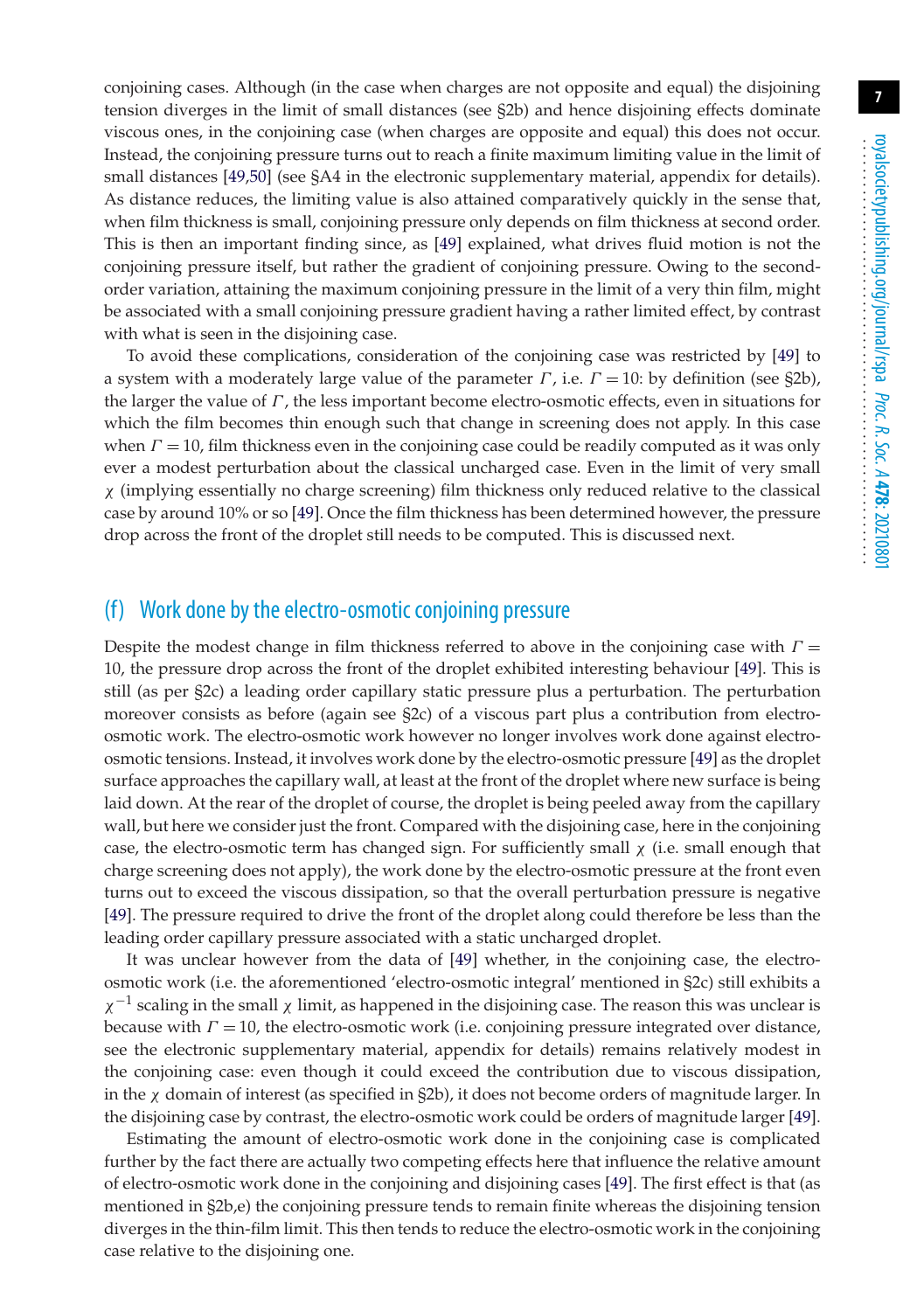The second effect competing with this is the domain of integration, starting from a very large distance down to whatever film thickness results. In the disjoining case, as mentioned in §2b,c, there are then two possibilities. Either the final film thickness is comparable with the Debye length (so the integration never proceeds down to thicknesses where screening is removed and consequently disjoining tension never manages to increase dramatically) or else (in the event  $\Gamma$  increases) the system does penetrate a little way below the Debye length, in which case the majority of the electro-osmotic work is done over a small interval of distances close to the final film thickness [\[49\]](#page-19-10): the effective integration domain (i.e. the interval of distances over which most of the work is done) is then rather smaller than a Debye length, which again limits the total amount of electro-osmotic work.

In the conjoining case by contrast, these restrictions on the integration domain do not apply. For small  $\chi$ , corresponding (as stated in §2b) to a low speed or low salinity waterflood (albeit remembering from §2d that salinity and divalent:monovalent ion ratio need to be adjusted to ensure that conditions for a conjoining pressure are met), the conjoining case can and does achieve film thicknesses far below the Debye length [\[49](#page-19-10)[,50\]](#page-19-11). At these low film thicknesses, electroosmotic pressure is not screened, albeit the conjoining pressure remains finite despite the lack of screening (see §2e). Distances much further away than the Debye length remain irrelevant as far as the electro-osmotic work is concerned, since electro-osmotic conjoining pressure decays exponentially there (again see §2e and in the electronic supplementary material, appendix §A4). Nevertheless, as can be seen from the material presented in the electronic supplementary material, appendix (see §A11 in particular), significant electro-osmotic work manages to be done over the full extent of the unscreened domain, starting from the Debye length down to the final film thickness. A consequence of all of this is that the electro-osmotic work in the conjoining case is potentially sensitive to the exact extent of the unscreened region over which we must integrate, meaning that it is in turn sensitive to knowing the eventual film thickness in the conjoining case, as that fixes the limit of the integration domain. The approach used by [\[50\]](#page-19-11) to determine that film thickness is discussed next.

#### (g) Finding film thickness in the conjoining case

As §2e mentioned, the work of [\[49\]](#page-19-10) only tackled finding the film thickness in the conjoining case with  $\Gamma = 10$  such that film thickness was only reduced by modest amounts relative to the classical uncharged case. Cases with smaller  $\Gamma$  values (hence a bigger effect of conjoining pressure and consequently a more significant reduction in film thickness) were not considered by [\[49\]](#page-19-10). Such cases were however tackled by [\[50\]](#page-19-11), which treated conjoining cases with  $\Gamma = 1$  and  $\Gamma = 0.1$  in addition to  $\Gamma = 10$ . What we know of course (see §2b) is that for  $\chi \gg 1$ , predictions of film thickness necessarily match up with the classical uncharged case. The work of [\[50\]](#page-19-11) however managed to provide an analytic formula estimating the thickness of the thin film in the opposite limit  $\chi \ll 1$ : the formula is given in equation (A7.1) in the electronic supplementary material, appendix .

This estimate was obtained via an analysis of the transition region that joins the thin film to a (much thicker) capillary static region. It was found [\[50\]](#page-19-11) that the shape of the transition region could be divided into two subdomains. In the first subdomain, the transition region is much thinner than the Debye length. Although this is a subdomain in which at first sight it might appear that electro-osmotic effects matter most (being unscreened), in fact for  $\chi \ll 1$ , they turn out to matter least. The reason is that even though the conjoining pressure is finite, its gradients are tiny, because (as mentioned earlier, see §2e) conjoining pressure has only second-order variation with film thickness in the thin film limit. Thus a capillary-viscous balance prevails as in the classical case without any electro-osmotic effects. The solution for the shape of the transition region, in this first subdomain, therefore turns out to be the same as in the classical uncharged case [\[1\]](#page-17-0), just subjected to a rescaling to account for a much smaller overall film thickness.

In the second subdomain by contrast, the transition region has a thickness comparable with the Debye length. Viscous terms lose importance, and so the dominant balance is between the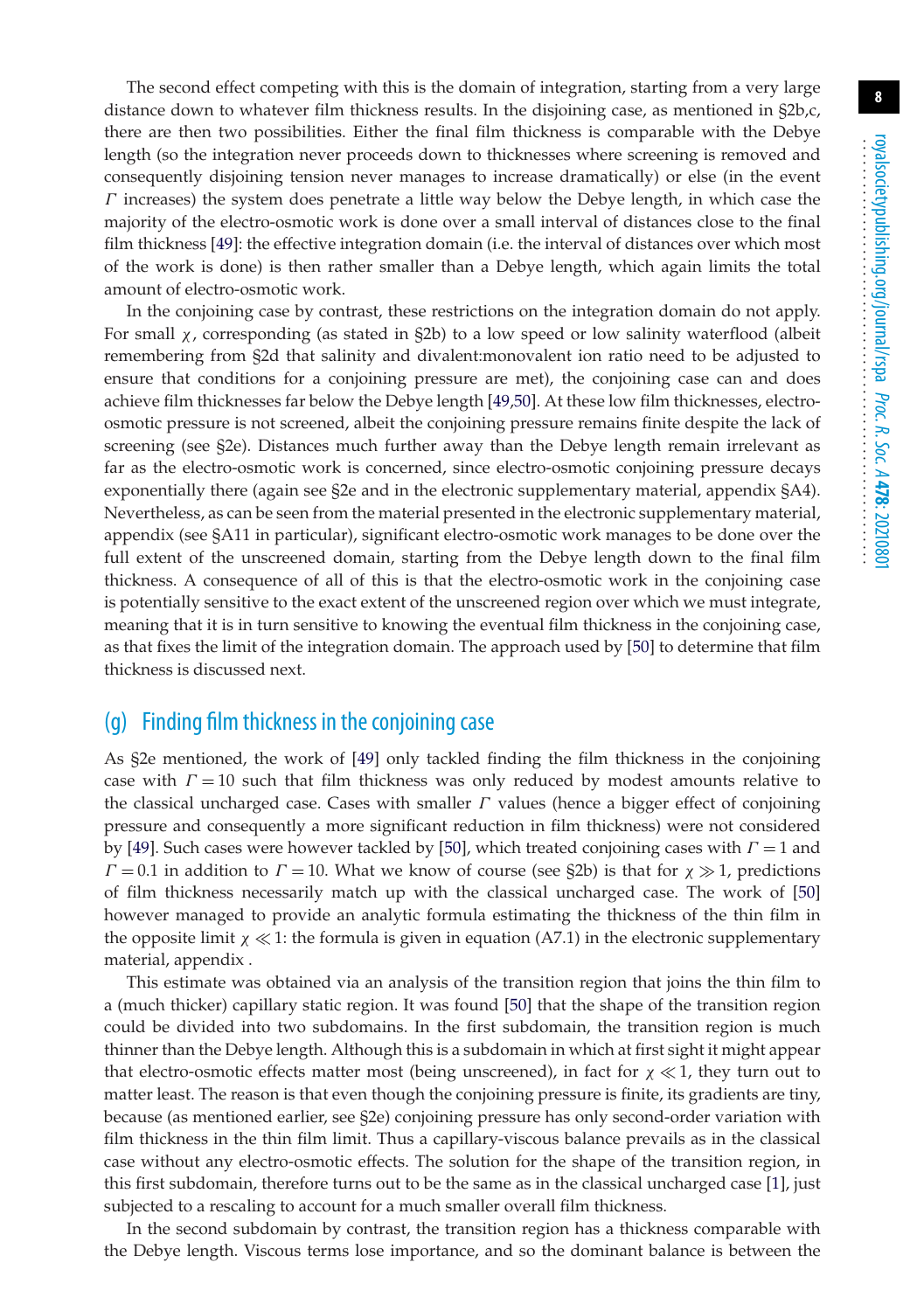capillary and electro-osmotic terms: effectively an augmented Young–Laplace problem applies in this subdomain [\[49\]](#page-19-10). When the two subdomains are matched, a formula for film thickness in the thin film region, for any arbitrary  $\Gamma$  but in the limit as  $\chi \to 0$ , then results (given in the electronic supplementary material, appendix as equation (A7.1) as we have said). The proposed formula was found to match well with numerical predictions [\[50\]](#page-19-11) in the cases  $\Gamma = 10$  and  $\Gamma = 1$  (see figure A1*a* in the electronic supplementary material, appendix).

In addition to this, an approximate formula for how film thickness varies with  $\chi$  (again for any arbitrary  $\varGamma$ ) interpolating between the  $\chi \ll 1$  and  $\chi \gg 1$  behaviours was also proposed [\[50\]](#page-19-11). Again this is given in the electronic supplementary material, appendix (equation (A8.1)). This was based on only an ad hoc approximation, so was less reliable than either of the predictions in the  $\chi \ll 1$  and  $\chi \gg 1$  limits. Nevertheless, it was still borne out reasonably well in the  $\Gamma = 10$ and  $\Gamma = 1$  cases studied by [\[50\]](#page-19-11). However, the  $\Gamma = 0.1$  case also studied by [50] proves to be more complicated as is discussed next.

#### (h) Multiple solution branches

When the transition region at the front of the droplet was analysed in the conjoining case with  $\Gamma = 0.1$ , there turned out to be multiple solution branches, at least three of them [\[50\]](#page-19-11). Physically this means that, at any specified  $\chi$ , there are multiple possible solutions for film thickness for a droplet advancing at a certain speed (see figure A1*b* in the electronic supplementary material, appendix).

The three solution branches can be labelled upper (the one with the highest thickness in the thin film region), lower (the one with the lowest film thickness) and intermediate (a film thickness in between the two). It is the upper solution branch that joins up with the classical uncharged solution expected in the  $\chi \gg 1$  limit [\[50\]](#page-19-11). In this limit, charges are strongly screened, so the classical uncharged solution is recovered. It is the lower solution branch however that joins up with the film thickness formula proposed in the  $\chi \rightarrow 0$  limit [\[50\]](#page-19-11).

Examination of the shape of the transition region at the front of the droplet revealed the difference between the lower and upper branches [\[50\]](#page-19-11). For the lower branch, the thickness of the transition region was found to grow monotonically from the thin film region to the capillary static region. In the case of the upper branch however, as the value of  $\chi$  decreased, the transition region was shown to exhibit a spatial oscillation. Specifically moving away from the thin film region, the transition region thickness was found to grow to a local maximum, then it falls to a local minimum (albeit not quite so thin as the thin film region), then grows monotonically after that.

Such oscillations were shown by [\[50\]](#page-19-11) to be associated with the gradient of capillary pressure offsetting the gradient of the electro-osmotic pressure. The oscillations in the transition region at the front of the droplet are of interest because they only occur in the case of an electro-osmotic conjoining pressure. Neither the classical case (without electric charge) nor the case with an electro-osmotic disjoining tension exhibit oscillations at the front of the droplet. The classical case does admit oscillations but only the rear of the droplet (see §2a and also references cited therein [\[45](#page-19-6)[,53](#page-20-3)[,54\]](#page-20-4)), and these oscillations turn out moreover to be eliminated by a sufficiently strong disjoining tension as [\[49\]](#page-19-10) found. As mentioned therefore, oscillations at the front of the droplet are specific to the conjoining case under discussion here.

So far we have discussed only the upper and lower solution branches, but not the intermediate branch. The intermediate branch was found by [\[50\]](#page-19-11) to be a solution that 'dithers' forming a boundary between very slow monotonic growth requiring a very long distance to be realized, or an oscillation with a very long wavelength, again requiring a very long distance to be observed. The intermediate solution branch is therefore inherently difficult to calculate (see the electronic supplementary material, appendix §§A6 and A9 for more details).

It is unclear whether the intermediate branch solution is even physically relevant at all: the entire basis for computing the transition region [\[1\]](#page-17-0) relies on this region being a small fraction of the overall length of the droplet. If however the solution for the transition region extends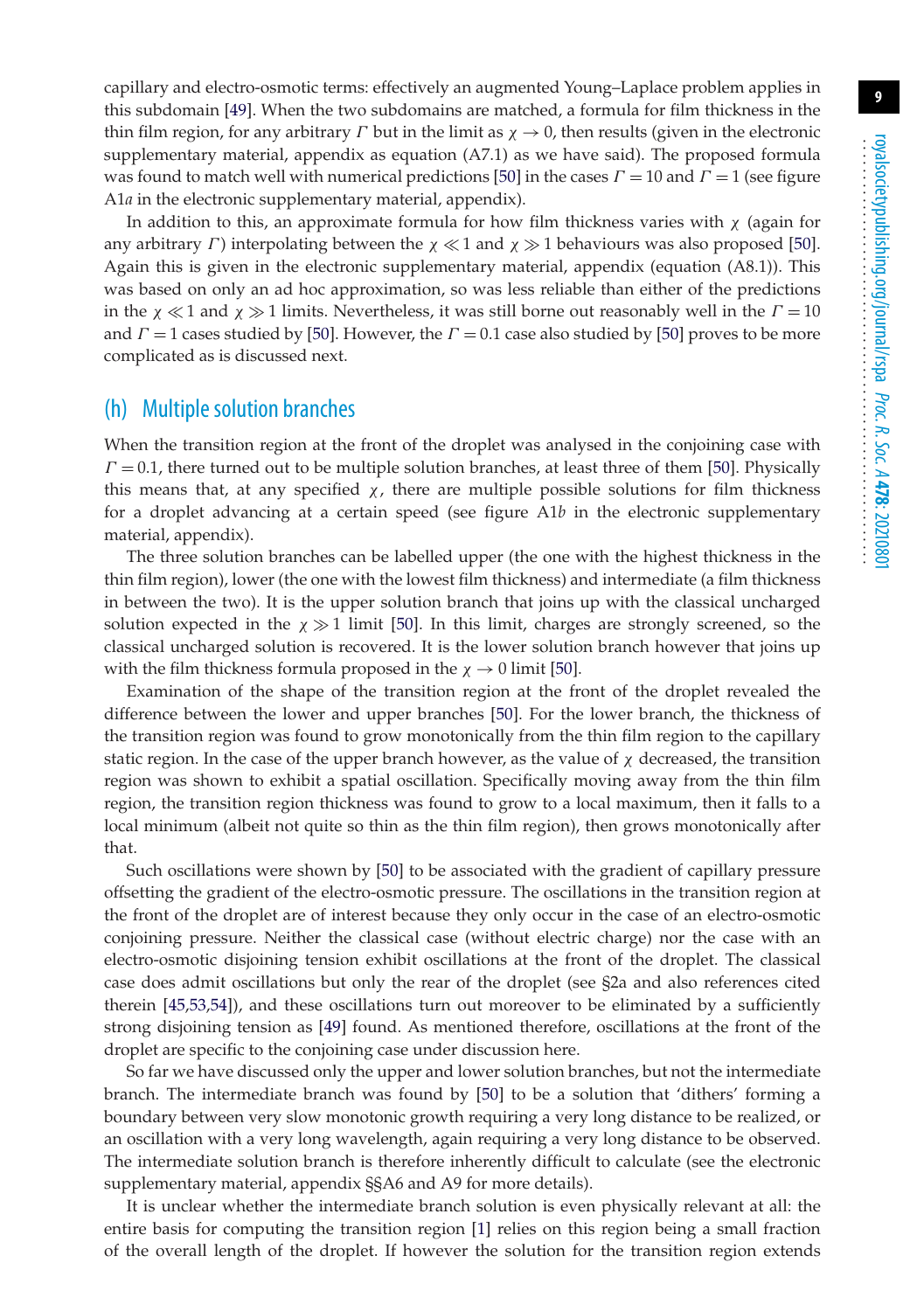over too large a spatial distance [\[50\]](#page-19-11), the basis upon which the solution has been obtained is no longer valid. Indeed, it is possible that the intermediate solution branch is not even a stable solution branch. The solution technique used by [\[50\]](#page-19-11) for identifying the solution branches (see also §A5 in the electronic supplementary material, appendix) involves a steady-state analysis in the reference frame of the droplet and does not interrogate the stability of those steady solutions to small perturbations.

#### (i) Novel contribution of the present work

To summarize, the work of [\[50\]](#page-19-11) identified solutions for the transition region and also determined the thickness of the thin film region, in situations in which significant electro-osmotic conjoining pressures were present (small  $\Gamma$ ) with films thin enough to prevent charge screening (small  $\chi$ ). What the previous work did not achieve however was to compute the pressure difference at the front of the droplet associated with each film thickness computed. More specifically, it did not compute the perturbation to the pressure difference across the droplet in the small  $\Gamma$  and small  $\chi$  limit, remembering that pressure difference involves a leading order capillary static term plus a perturbation involving viscous and electro-osmotic contributions, the latter contribution (according to §2f) being negative in the conjoining case. Computing and analysing these perturbations to the pressure difference is the novel contribution that the present work achieves.

Specifically, we will demonstrate that, even in the conjoining case, the electro-osmotic contribution to the pressure does indeed exhibit a  $\chi^{-1}$  scaling in the small  $\chi$  limit, despite this having been inconclusive in the data of [\[49\]](#page-19-10). Compared with [49], smaller  $\Gamma$  values are considered here, enhancing the importance of these electro-osmotic contributions. We will however explore in addition how the viscous contribution to the pressure difference behaves as a function of  $\chi$ . We will find that this viscous contribution is surprisingly insensitive to film thickness and hence surprisingly insensitive to  $\chi$ , despite  $\chi$  having a major impact on film thickness.

## 3. Theory

The main theoretical result presented in this work is an expression (equation (3.1) below) for the pressure drop across the front of a droplet advancing into a capillary as per [figure 1.](#page-2-0) The derivation of this result is in the electronic supplementary material, appendix, building on the work of [\[49](#page-19-10)[,50\]](#page-19-11). As discussed in the electronic supplementary material, appendix, we employ dimensionless variables with pressure made dimensionless on a capillary pressure scale. At leading order, the dimensionless pressure drop across the front of the droplet turns out to be unity. Physically this has a simple interpretation, already alluded to in §2c: the work that is required to push the front of the droplet along must match the capillary surface energy associated with new surface created at the front of the droplet as it advances.

This is the leading order balance, but (as mentioned in  $\Sigma_{a,c,f}$ ) there are perturbation corrections to the pressure. The dimensionless pressure perturbation can be written as (3Ca)2/3*p*∗, where Ca is (as already mentioned) the capillary number, and where *p*<sup>∗</sup> is a value that we must compute. In the electronic supplementary material, appendix it is shown (see §A10) that ∆p\* can be written as

$$
\Delta p^* = J^* + V + I_{\text{EO}}.\tag{3.1}
$$

Here, *J*<sup>∗</sup> is a geometric pressure correction, *V* is a viscous dissipation pressure correction and  $I_{\rm EO}$  is an electro-osmotic pressure correction. Expressions for these quantities are obtained in the electronic supplementary material, appendix. In §3a–c below, we describe what the terms represent physically.

#### (a) Geometric pressure correction

The geometric correction in equation (3.1) comes about for the following reason. Even though, as mentioned previously, the leading order energy balance in the system is between the work done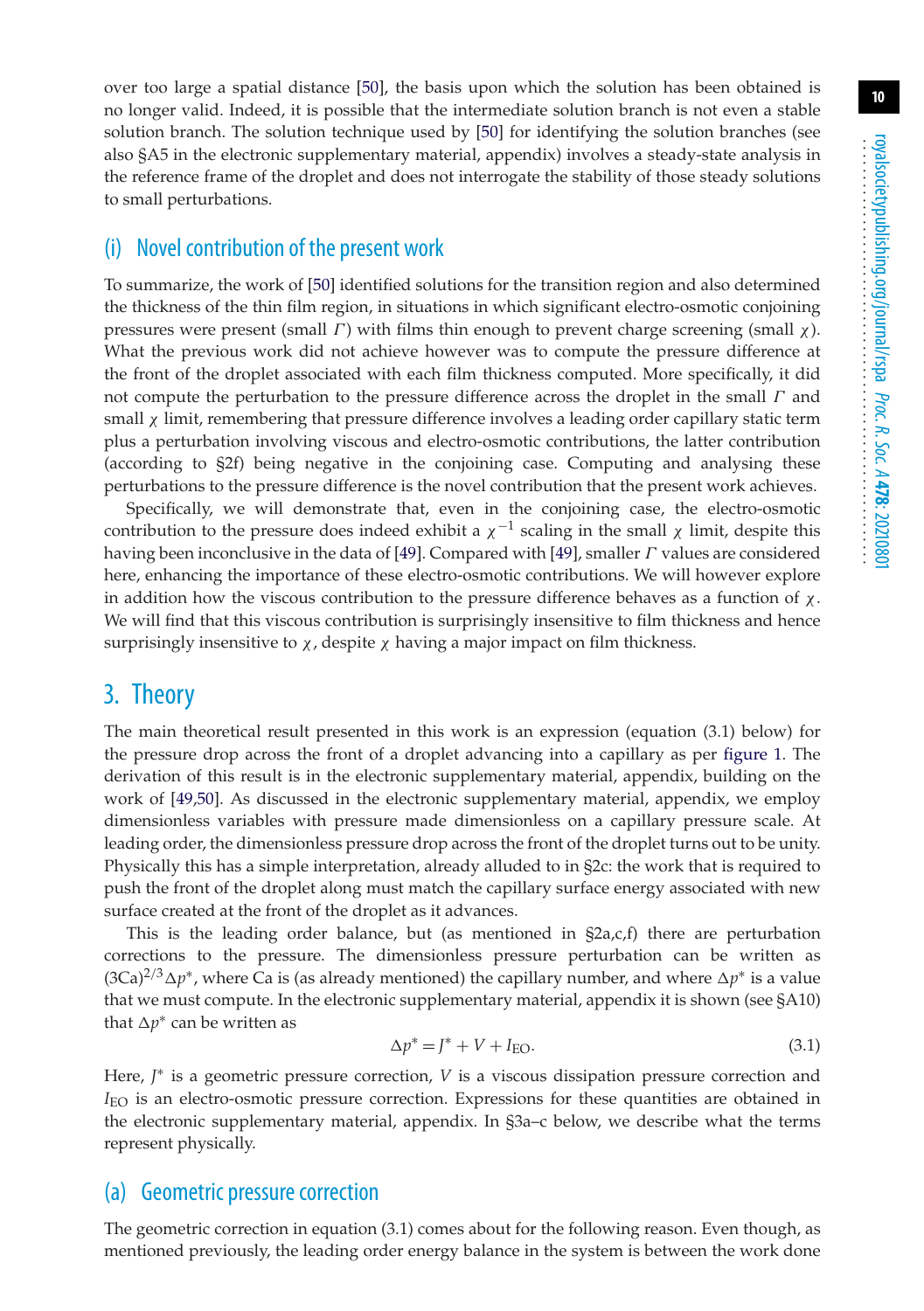by the pressure drop and capillary surface energy created at the front, in fact work is only done across that part of the channel that is actually filled by the droplet. It turns out (see §A3 in the electronic supplementary material, appendix) that a thin film of thickness  $h^* = (3Ca)^{2/3}J^*$  is left behind as the droplet advances. Here, *h*∗ is made dimensionless relative to the half-thickness of the channel, this half-thickness being taken as the unit of length (recalling from §2a that [figure 1](#page-2-0) is considered to represent a two-dimensional system, rather than an axisymmetric one). Meanwhile *J* ∗ is a quantity that must be determined (figure A1). Given that film is left behind as the droplet advances, the droplet almost, but not quite, fills the channel. To compensate, the driving pressure drop therefore needs to be slightly higher by this same amount to ensure that the required amount of work is done.

#### (b) Viscous pressure correction

The viscous contribution  $V$  in equation  $(3.1)$  is easy to understand. If the droplet advances at a known rate, there is a well-defined rate of working by the pressure, but also a well-defined viscous energy dissipation rate, with dissipation here occurring in the transition region. The pressure drop at the front of the droplet therefore needs to increase to overcome the viscous dissipation and this is what *V* quantifies. Given that dissipation is associated with the transition region, in cases that admit multiple solution branches (see §2h), the most dissipative branches tend to be those that extend the transition region spatially (as §A12 in the electronic supplementary material, appendix explains).

#### (c) Electro-osmotic pressure correction

Both terms *J* ∗ and *V* occur in the classical uncharged system [\[1\]](#page-17-0), although their values can be affected in the presence of surface charge. In a charged system however there is another contribution to  $\Delta p^*$  namely the term  $I_{\text{EO}}$ , which is an electro-osmotic work integral [\[49\]](#page-19-10), mentioned in §2c,f (see §A11 in the electronic supplementary material, appendix for details). Physically, *I*<sub>EO</sub> arises as follows. As new film is laid down immediately behind the capillary static region, it is initially comparatively thick. However, as the front of the droplet moves further and further ahead of a fixed location in the capillary channel, the film at that location becomes thinner. As discussed in §2c,f, work is then either done against the charges (a disjoining/repulsive case) or else by the charges (a conjoining/attractive case), and this leads to  $I_{\text{EO}}$ .

Although *J*<sup>∗</sup> and *V* are always positive, in the conjoining case, *I*<sub>EO</sub> is negative. Hence in this case  $\Delta p^*$  may be either positive or negative [\[49\]](#page-19-10), depending on which term dominates equation (3.1): this is what we explore in the next section. Note however that in the conjoining case, the film invariably ends up thinner than in the classical uncharged case. Hence *J* ∗ decreases being just a measure of the film thickness ( $h^* = (3Ca)^{2/3} J^*$ ). It then follows that the geometric contribution in equation (3.1) is less important than the viscous and electro-osmotic contributions. Hence much of the focus in the section to follow will be on these latter two terms.

## 4. Results

This results section is laid out as follows. In §4a, data for the pressure drop are considered for various values of the parameters  $\Gamma$  and  $\chi$ . Then in §4b, data for the electro-osmotic work integral are examined. Finally, in §4c, the contribution of viscous dissipation is considered.

## (a) Pressure drop correction

[Figure 2](#page-11-0)*a* presents data for how the correction to the pressure drop across the front of the droplet  $\Delta p^*$  varies with  $\chi$  for various  $\Gamma$ , namely  $\Gamma = 10$ ,  $\Gamma = 1$  and  $\Gamma = 0.1$ . At each  $\Gamma$ , for sufficiently large  $\chi$ , the  $\Delta p^*$  value approaches the classical uncharged value [\[1\]](#page-17-0), which we denote  $\Delta p^*_{\rm Breth}$ (the subscript refers to the author of [\[1\]](#page-17-0)). As mentioned in  $\S2b$ , the domain of  $\chi$  of interest here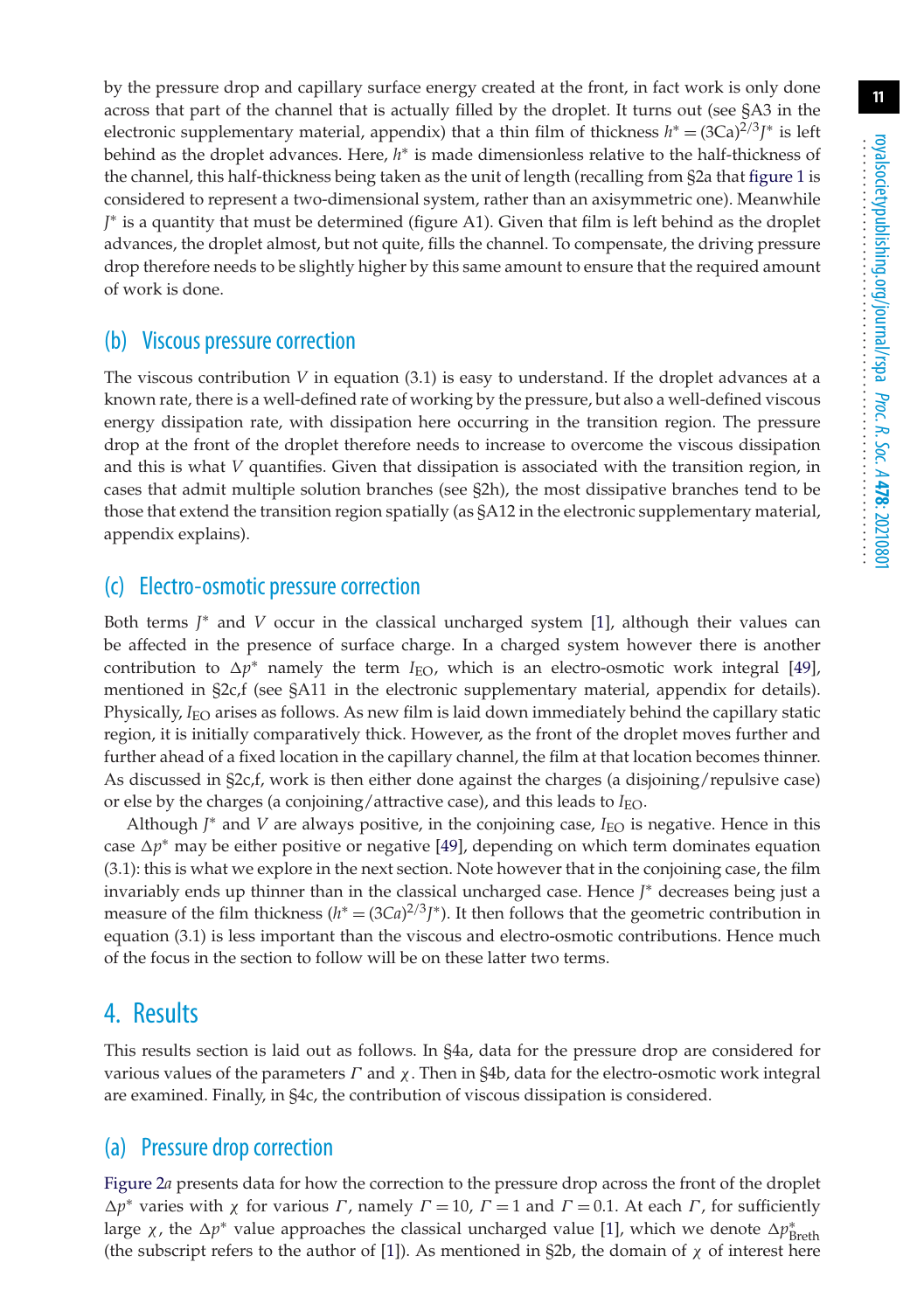<span id="page-11-0"></span>

**Figure 2.** (*a*)  $\Delta p^*$  versus  $\chi$  for different values of  $\Gamma$ , either 10, 1 or 0.1. In the case of  $\Gamma = 0.1$ , only the upper solution branch is shown. (*b*)  $\Delta p^*$  versus  $\chi$  for  $\Gamma = 0.1$  showing all three solution branches. In both (*a*) and (*b*), the horizontal line corresponds to the classical uncharged case. (Online version in colour.)

is between  $\chi = 0.02$  (typical of a low speed, low salinity waterflood) and  $\chi = 5$  (typical of a high speed, high salinity waterflood). In the case  $\Gamma = 0.1$ , we have however extended the domain even further up to  $\chi = 10$ , in order to make it more evident how the solution matches up with  $\Delta p^*_{\rm Breth}$ in the large  $\chi$  limit. Note though that for  $\Gamma = 0.1$ , there are three solution branches but [figure 2](#page-11-0)*a* only plots the upper branch as this is the one for which  $\Delta p^*$  joins up with  $\Delta p^*_{\rm Breth}$ .

What is clear in [figure 2](#page-11-0)*a* is that as  $\chi$  falls, the value of  $\Delta p^*$  switches from being positive to being negative, meaning that it is easier (i.e. less pressure is required) to push the front of the droplet along. As already mentioned (see §2f), this is due to electro-osmotic work being done by the system, the electro-osmotic work integral *I*<sub>EO</sub> being the only negative contribution to  $\Delta p^*$ . The electro-osmotic work now exceeds the energy lost to viscous dissipation, although it is worth remembering that the leading order contribution to the pressure drop is always a capillary term, whereas the various terms being considered here are just perturbations.

When  $\Gamma = 10$ , a substantial decrease in  $\chi$  is needed for  $\Delta p^*$  to switch sign from positive to negative. Indeed when we reach  $\chi = 0.02$  (the smallest  $\chi$  considered here), the  $\Delta p^*$  value, while it has switched sign relative to ∆ $p^*_{\rm Breth'}$  is not yet orders of magnitude larger than ∆ $p^*_{\rm Breth'}$ , a point already noted by [\[49\]](#page-19-10). In the cases  $\Gamma = 1$  and  $\Gamma = 0.1$  however, decreasing  $\chi$  causes  $\Delta p^*$  to switch sign sooner. In these cases, values of  $\Delta p^*$  for  $\chi = 0.02$  are outside the scale of the plot in [figure 2](#page-11-0)*a*, but turn out to be orders of magnitude larger than (and opposite sign from)  $\Delta p^*_{\rm Breth}$ .

[Figure 2](#page-11-0)*b* shows the case  $\Gamma = 0.1$  but as there are now three solution branches, data for all three of them are plotted here. Both the upper solution branch and the lower solution branch switch  $\Delta p^*$  from being positive to being negative as  $\chi$  decreases. However, the lower solution branch  $\Delta p^*$  switches sign sooner, and is consistently more negative than the upper branch  $\Delta p^*$ .

This is unsurprising since the lower solution branch corresponds to a thinner film (i.e. a lower*J* ∗) than the upper branch does, see e.g. Figure A1*b* in the electronic supplementary material, appendix. The negative  $\Delta p$ <sup>∗</sup> ultimately arises from the electro-osmotic work *I*<sub>EO</sub>, and the thinner the film becomes eventually, the more electro-osmotic work is done by the conjoining pressure starting from a very large thickness down to that thinner film. The more negative  $\Delta p^*$  could also be associated with less viscous dissipation in the lower branch than in the upper branch, a point we revisit in §4c.

Despite the quantitative difference in  $\Delta p^*$  between the lower and upper branches, [figure 2](#page-11-0)*b* shows that qualitatively both branches exhibit the same trend. The intermediate branch however behaves differently. Rather than  $\Delta p^*$  decreasing and eventually becoming negative as  $\chi$  decreases, instead  $\Delta p^*$  grows with decreasing  $\chi$ , at least over the domain of  $\chi$  plotted here: for reasons explained in the electronic supplementary material, appendix (see §§A6 and A9), data for any smaller  $\chi$  are inherently difficult to calculate for this branch. Since the dominant positive contribution to  $\Delta p^*$  within equation (3.1) is expected to come from the viscous dissipation term *V*,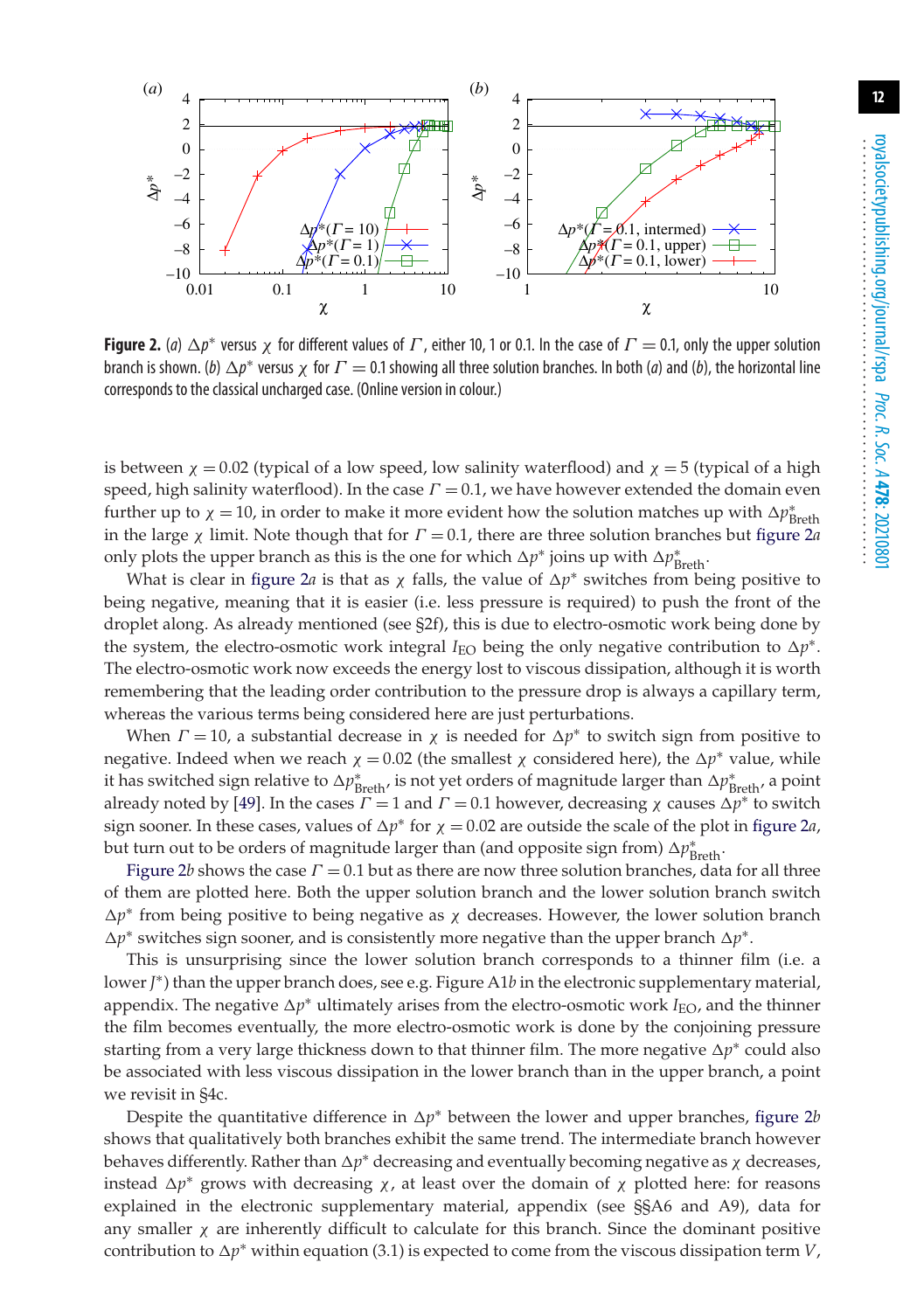<span id="page-12-0"></span>

**Figure 3.** (*a*)  $\Delta p^*$  versus  $\chi$  compared with  $I_{E0}$  vs  $\chi$  in the case (*a*)  $\Gamma$  = 10 and (*b*)  $\Gamma$  = 1. The horizontal line corresponds to the classical uncharged case  $\Delta p_{\text{Breth}}^*$ . (Online version in colour.)

the intermediate branch appears to be substantially more dissipative than the other two branches are, again a point to be revisited in §4c. Before considering viscous dissipation however, we first consider electro-osmotic work. This is defined formally in equation (A10.9), and is analysed in detail in §A11 in the electronic supplementary material, appendix: the results presented in what follows draw upon that analysis.

#### (b) Electro-osmotic work integral

[Figure 3](#page-12-0)*a* returns to consider the case  $\Gamma = 10$  comparing now  $\Delta p^*$  with the electro-osmotic work integral *I*<sub>EO</sub> given by equation (A10.9). Since  $\Delta p^*$  eventually turns negative at small enough  $\chi$ , and since  $I_{\text{FO}}$  is the only negative contribution to  $\Delta p^*$ , it follows that  $I_{\text{FO}}$  becomes the dominant contribution to  $\Delta p^*$  when  $\chi$  is small. [Figure 3](#page-12-0)*b* shows an analogous plot but for  $\Gamma = 1$  instead of  $\Gamma = 10$ . On the scale of this plot, it is difficult to see the difference between  $\Delta p^*$  and *I*<sub>EO</sub>. Indeed, *I*<sub>EO</sub> is very strongly the dominant contribution to  $\Delta p^*$  when  $\chi$  is small.

The increased importance of  $I_{\text{EO}}$  for decreases in both  $\Gamma$  and  $\chi$  can be seen by consulting a simple asymptotic expression  $I_{\text{EO,asymp}}$  (i.e.  $I_{\text{EO,asymp}} \equiv -2/(F\chi)$ , see equation (A11.4) in §A11 of the electronic supplementary material, appendix), which scales inversely with both these parameters. Note the physical difference between *I*EO and *I*EO,asymp. The former represents electro-osmotic work done between an arbitrarily large thickness and some eventual film thickness, whereas the latter represents electro-osmotic work done between an arbitrarily large and an arbitrarily small thickness. For a sufficiently thin film however, the two expressions should be comparable.

To summarize, understanding how  $\Delta p^*$  behaves with variations in  $\Gamma$  and  $\chi$  is closely connected with how  $I_{\text{EO}}$  behaves. The value of  $I_{\text{EO}}$  in turn can be written as the sum of a dominant term  $I_{\text{EO,asymp}}$  and a correction  $I_{\text{EO}} - I_{\text{EO,asymp}}$ . The behaviour of  $I_{\text{EO,asymp}}$  is however given straightforwardly by equation (A11.4). Hence, we focus in what follows specifically on the correction  $I_{EO} - I_{EO,asymp}$ . This is plotted in figures [4](#page-13-0) and [5.](#page-13-1)

At sufficiently large  $\chi$  it is known from §A11 in the electronic supplementary material, appendix (see equation (A11.3)) that *I*<sub>EO</sub> decays exponentially, meaning that *I*<sub>EO</sub> − *I*<sub>EO,asymp</sub> becomes effectively  $-I_{\text{EO,asymp}}$ , which via equation (A11.4) decays at large  $\chi$  albeit algebraically rather than exponentially. At sufficiently small  $\chi$ , the value of  $I_{\text{EO}} - I_{\text{EO,asymp}}$  reaches a limiting value, which equation (A11.7) estimates to be *J* ∗/Γ , where recall *J* ∗ is a rescaled film thickness (see e.g. §3a). In the  $\chi \rightarrow 0$  limit, however (as already alluded to in §2g), we have a simple expression for *J*<sup>\*</sup> given by equation (A7.1). Specifically,  $J^*|_{\chi \to 0} = J^*_{\text{Breth}}/(1 + 1/\Gamma)$ , where  $J^*_{\text{Breth}}$  denotes the classical uncharged value from [\[1\]](#page-17-0). Thus *I*<sub>EO</sub>  $-$  *I*<sub>EO,asymp</sub> is found to reduce to *J* $_{\rm Breth}^*$ /(*Γ*(1 + 1/*Γ*)). For  $\Gamma = 10$ , this is relatively close to  $J_{\text{Breth}}^* / \Gamma$  as [figure 4](#page-13-0)*a* shows.

Note that as χ increases from zero, the value of *J* ∗ also increases above the value predicted by equation (A7.1). Hence *I*EO − *I*EO,asymp can also increase, since as mentioned, according to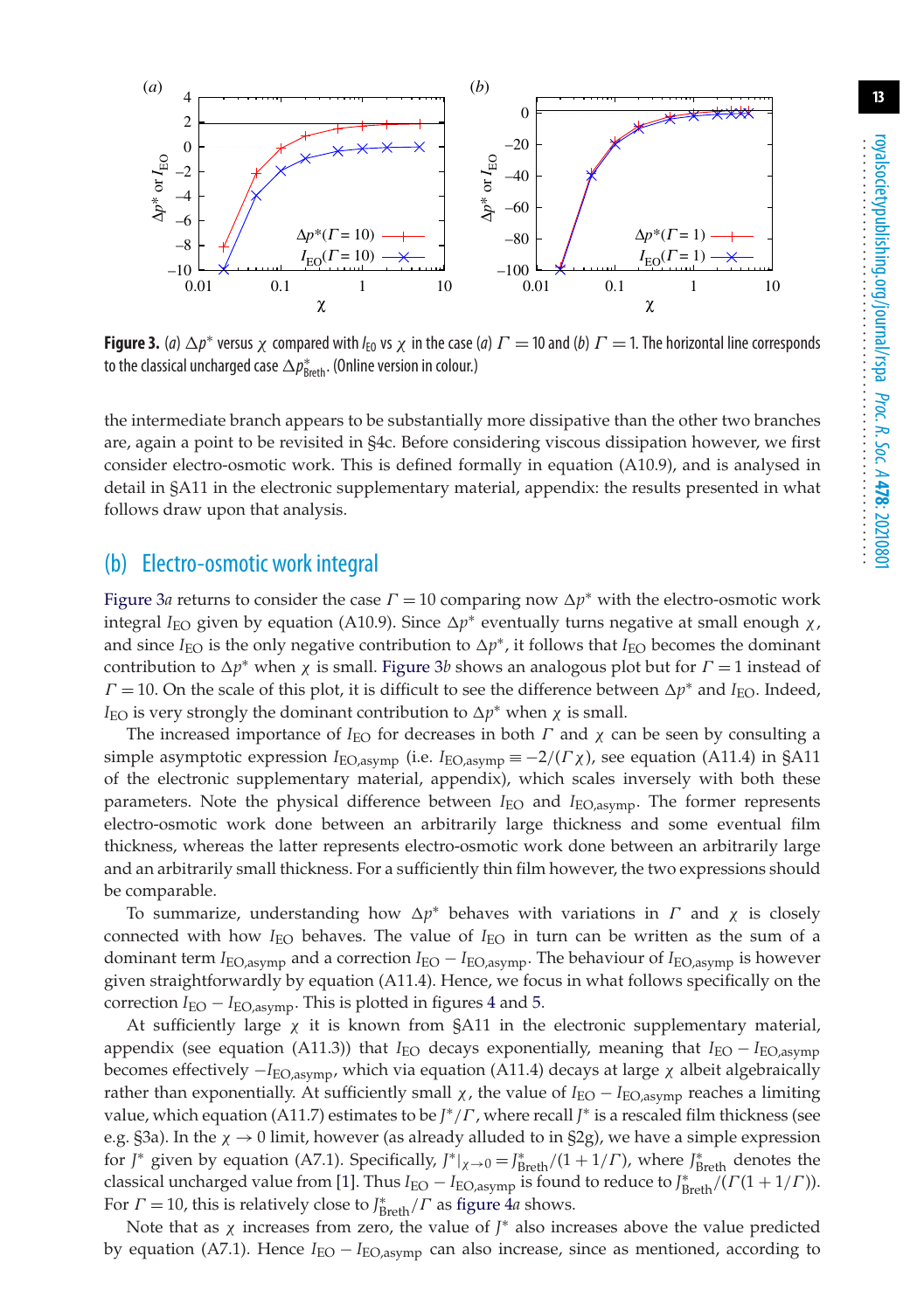<span id="page-13-0"></span>

<span id="page-13-1"></span>**Figure 4.** *I*<sub>EO</sub> – *I*<sub>EO,asymp</sub> versus  $\chi$  for (*a*)  $\Gamma = 10$  and (*b*)  $\Gamma = 1$ . In both cases, the horizontal line corresponds to  $J^*_{\text{Breth}}/( \Gamma(1+1/\Gamma))$ , which is the  $\chi \to 0$  limiting value of  $I_{\text{E0}} - I_{\text{E0,asymp}}$ . For sufficiently large  $\Gamma$ , this approximates to  $J_{\text{Breth}}^*/\Gamma$  (the dashed line in (*a*)). (Online version in colour.)



**Figure 5.**  $I_{\text{E0}} - I_{\text{E0,asymp}}$  versus  $\chi$  for  $\Gamma = 0.1$  for the upper and lower solution branches. Also shown is an approximation  $I_{\text{E0,approx}} - I_{\text{E0,asymp}}$  that is obtained by using an approximate formula for *J*<sup>\*</sup> versus  $\chi$  which interpolates between the small  $χ$  and large  $χ$  asymptotic behaviour of *J*<sup>\*</sup>. The horizontal line is *J*<sup>\*</sup><sub>Breth</sub>/( $Γ$ (1 + 1/ $Γ$ )), which is the  $χ$   $→$  0 limiting value of *I*<sub>EO</sub>  $-$  *I*<sub>EO,asymp</sub>. For sufficiently small *Γ*, this approximates to *J*<sub>8reth</sub> (dashed line). (Online version in colour.)

equation (A11.7) this is well approximated by *J<sup>∗</sup>/Γ* (this applies provided *J<sup>∗</sup>χ* ≪1). In the case  $\Gamma = 10$ , an increase in  $I_{\text{EO}} - I_{\text{EO,asymp}}$  is difficult to see however, because there are only very modest increases in  $J^*$  with increasing  $\chi$  (see also figure A1*a*). For  $\Gamma = 1$ , more substantial increases in *J* <sup>∗</sup> (see figure A1*a*) and hence in *I*EO − *I*EO,asymp are possible, as is evident in [figure 4](#page-13-0)*b*. Of course, for sufficiently large  $\chi$ , the value of *I*<sub>EO</sub> − *I*<sub>EO,asymp</sub> decreases again for reasons already explained, i.e. *I*<sub>EO</sub> decays exponentially while *I*<sub>EO,asymp</sub> obeys equation (A11.4).

The value of  $I_{\text{EO}} - I_{\text{EO,asymp}}$  for  $\Gamma = 0.1$  is shown in [figure 5.](#page-13-1) We show the upper and lower branches only. The intermediate branch (not shown here) would give *I*EO − *I*EO,asymp between the upper and lower branch values. However, knowledge of *I*<sub>EO</sub> is of limited use for the intermediate branch, since it has little correlation with how  $\Delta p^*$  behaves [\(figure 2](#page-11-0)*b*).

[Figure 5](#page-13-1) shows that  $I_{\text{EO}} - I_{\text{EO,asymp}}$  for the upper branch has a significant increase as  $\chi$ increases. This again follows from equation (A11.7), namely  $I_{\text{EO}} - I_{\text{EO,asymp}} \approx J^*/\Gamma$ , with  $J^*$ undergoing a significant increase with increasing  $\chi$  (see figure A1*a*). At large  $\chi$ , the upper branch *I*EO − *I*EO,asymp decays in [figure 5:](#page-13-1) *J* ∗χ is now large, so equation (A11.7) does not apply.

Unlike the upper branch, the lower branch in [figure 5](#page-13-1) shows only a modest increase in the value of  $I_{\text{EO}} - I_{\text{EO,asymp}}$  as  $\chi$  increases. This is as expected based on equation (A11.7), since the lower branch *J* ∗ itself has only a modest increase (figure A1*b*). Note also that the lower branch  $I_{\text{EO}} - I_{\text{EO,asymp}}$  is smaller than the upper branch one, which follows via equation (A11.7) since the lower branch *J* <sup>∗</sup> is also smaller. As χ → 0, as mentioned earlier, *I*EO − *I*EO,asymp reduces to  $J^*_{\text{Breth}}/( \Gamma(1+1/\Gamma))$ . When  $\Gamma$  is small (e.g.  $\Gamma = 0.1$ ) this in turn is close to  $J^*_{\text{Breth}}$  as [figure 5](#page-13-1) shows.

**14**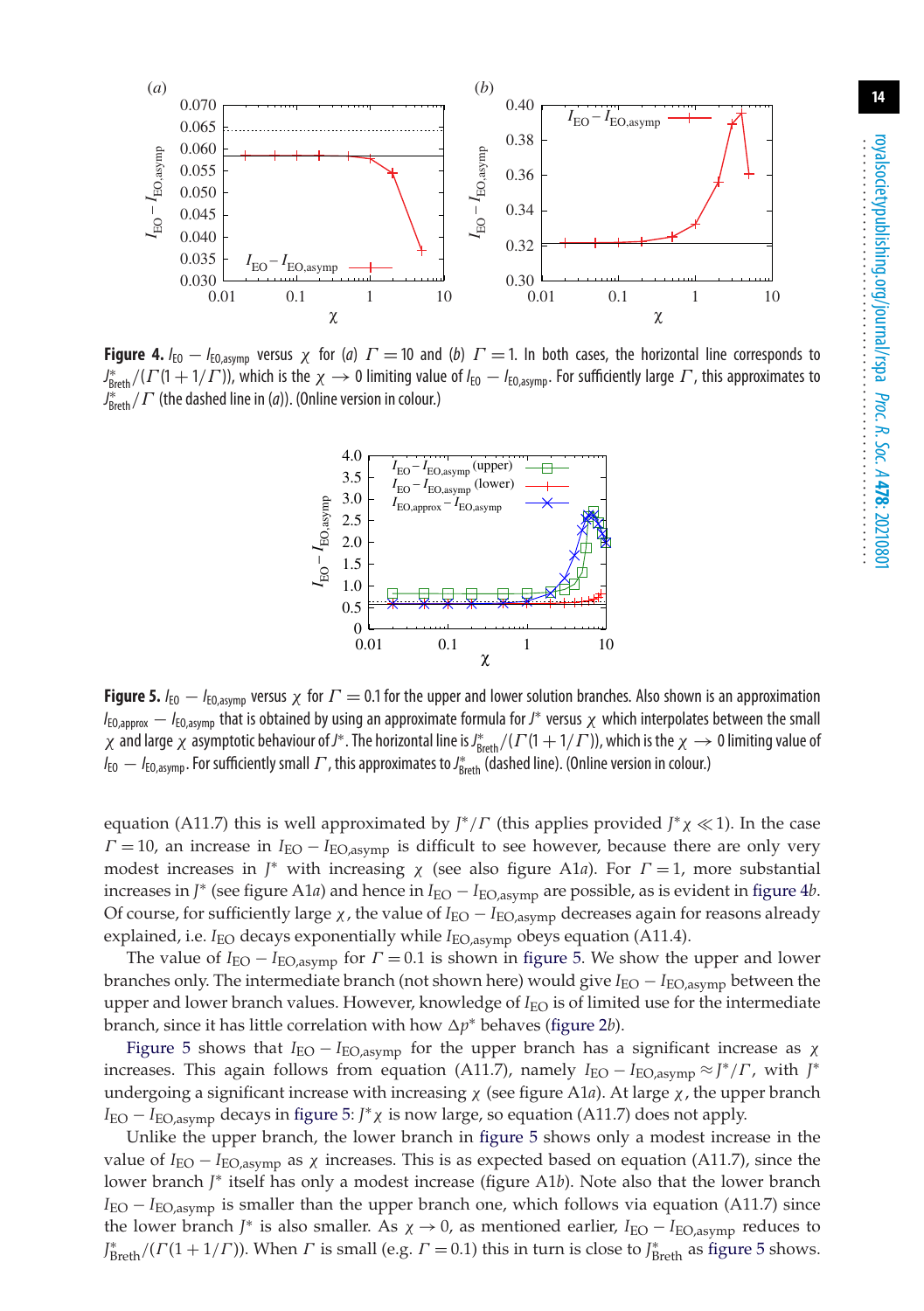<span id="page-14-0"></span>

**Figure 6.** *V* and/or  $V + J^*$  versus  $\chi$  for (*a*)  $\Gamma = 10$  and (*b*)  $\Gamma = 1$ . The horizontal solid line indicates  $V_{\text{Breth}}$ . The horizontal long dashed line indicates  $\Delta p^*_{\text{Breth}} = V_{\text{Breth}} + J^*_{\text{Breth}}$ . The horizontal short dashed line indicates  $V_{\text{Breth}} + J^*|_{\chi \to 0}$ . (Online version in colour.)

Also plotted in [figure 5](#page-13-1) is an approximate formula *I*EO,approx − *I*EO,asymp (see equation (A11.9)). This employs an *ad hoc* interpolation formula for film thickness (mentioned in §2g; see also equation (A8.1)). In [figure 5,](#page-13-1) this matches the upper branch result when  $\chi$  is large, but transitions to the lower branch result when  $\chi$  is small.

#### (c) Viscous dissipation

The previous section analysed the behaviour of  $I_{\text{EO}}$ , which is the main contribution to  $\Delta p^*$  when Γ and χ are small. However, according to equation (3.1), *p*∗ also has a geometric contribution *J* ∗ and a viscous contribution *V*. We now examine how these terms behave, drawing also upon an analysis presented in §A12 in the electronic supplementary material, appendix.

[Figure 6](#page-14-0) plots both  $V + J^*$  and *V* as functions of  $\chi$ . The *Γ* values considered are  $\Gamma = 10$  and  $\Gamma = 1$ . Data for both  $\Gamma$  values exhibit qualitatively similar behaviour. In the limit  $\chi \gg 1$ , the sum *V* + *J*\* approaches the classical uncharged  $\Delta p^*_{\rm Breth}$ . As χ begins to decrease, we see at first limited changes in *V* + *J* ∗. Although *J* ∗ is decreasing, it turns out that *V* increases, and these changes roughly cancel each other out. As more substantial decreases in χ occur however, *J* ∗ falls from *J*<sup>\*</sup><sub>Breth</sub> to a lesser value *J*<sup>\*</sup> $|_{\chi \to 0} = J^*_{\text{Breth}}/(1 + 1/\Gamma)$ , as given by equation (A7.1) in the electronic supplementary material, appendix. Decreases in *V* + *J* ∗ are then seen, and are almost entirely due to the decrease in *J* ∗.

Indeed, the value of *V* as  $\chi \rightarrow 0$  is almost the same as the classical uncharged value (denoted here  $V_{\text{Breth}}$ ) that is realized when  $\chi \gg 1$ . This result follows from reasons explained in §A12 in the electronic supplementary material, appendix: when  $\chi \ll 1$ , the transition region can be divided (as mentioned already in §2g) into a subdomain in which a classical capillary-viscous balance applies and another subdomain with a capillary-electro-osmotic balance. As §A12 indicates, the contribution to *V* comes almost entirely from the first subdomain and so agrees with *V*<sub>Breth</sub>. This can happen despite both the film and transition region becoming thinner when  $\chi$  is smaller (thereby leading to a higher shear rate and more viscous shear stress, and consequently more energy dissipation in any given fluid volume). Nevertheless, the value of *V* changes little from *V*Breth because (as §A12 further explains) the size of the transition region also scales to compensate.

[Figure 7](#page-15-0)*a* considers *V* values for a system with a smaller  $\Gamma$  value, namely  $\Gamma = 0.1$ . Here, there are three solution branches. We see that the intermediate solution branch is the most dissipative of all. This aligns with the arguments presented in §A12. The intermediate branch is (as mentioned in §2h) a 'dithering' solution that requires a very long distance to experience a definitive growth in the thickness of the transition region, and which §A12 argues is therefore dissipative over a very long distance.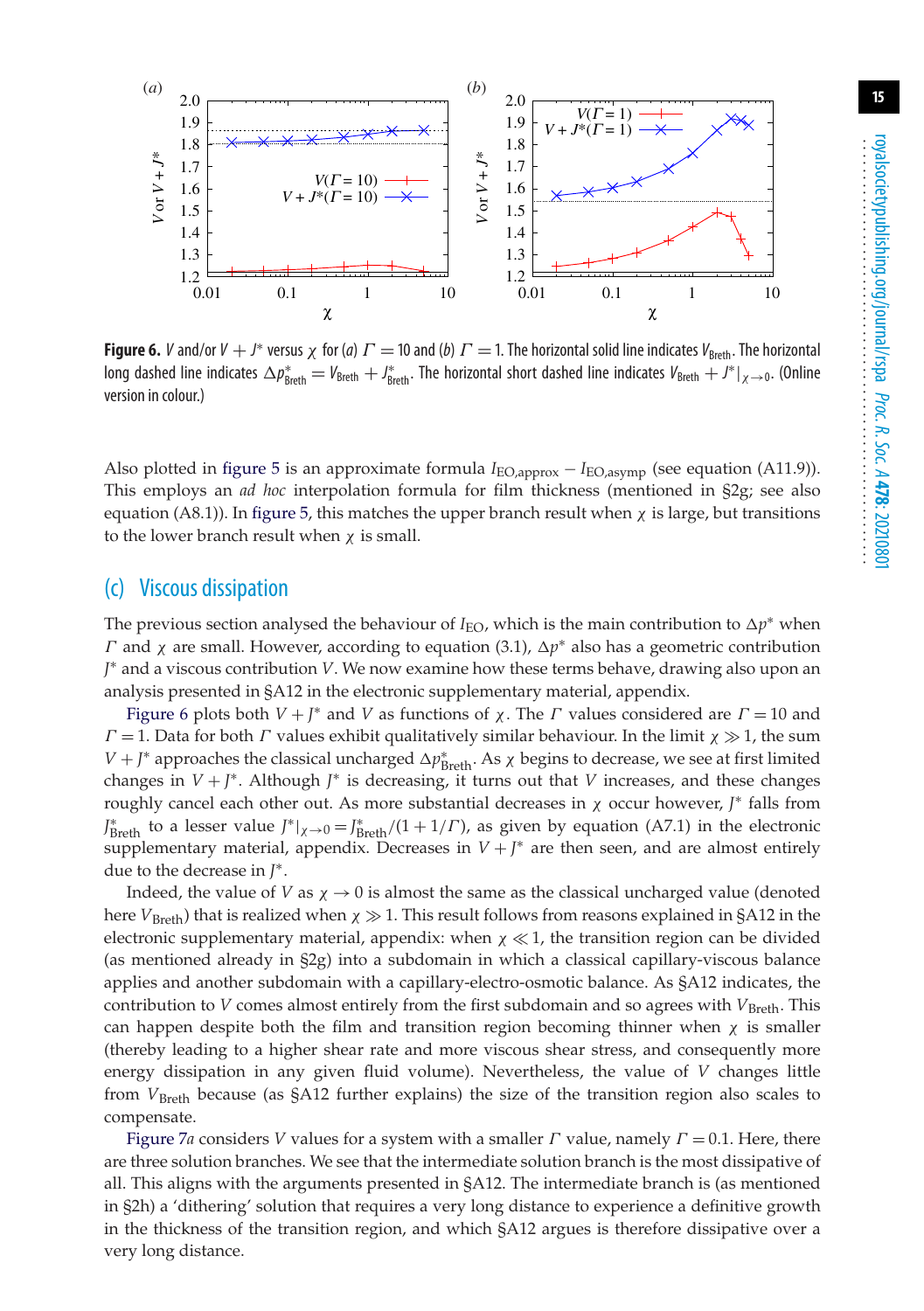<span id="page-15-0"></span>

**Figure 7.** (*a*) *V* versus  $\chi$  for  $\Gamma = 0.1$ . Three solution branches (intermediate, upper and lower) are shown. The horizontal solid line indicates  $V_{\text{Breth}}$ . (*b*) *V* and/or  $V + J^*$  versus  $\chi$  for  $\Gamma = 0.1$ . Only the upper and lower branches are shown. The horizontal solid line indicates  $V_{\rm Breth}$ . The horizontal long dashed line indicates  $\Delta p^*_{\rm Breth} = V_{\rm Breth} + J^*_{\rm Breth}$ . (Online version in colour.)

The next most dissipative branch is by and large, the upper branch. Recall (see §2h) that this branch exhibits a spatial oscillation in the thickness of the transition region, which extends the spatial region over which dissipation occurs, compared with the lower branch which exhibits no oscillation. Admittedly, there is a region in [figure 7](#page-15-0) with  $\chi$  values greater than about 6, in which the upper branch appears to be less dissipative than the lower branch. However, as already explained (see §§2b and 4a) the domain of interest is only up to  $\chi$  of around 5, which corresponds to a high speed, high-salinity waterflood. The reason why [figure 7](#page-15-0) has been continued to  $\chi > 5$ is to show how (even with  $\Gamma$  as small as  $\Gamma = 0.1$ ) the upper branch eventually joins up with the classical uncharged solution at large enough  $\chi$ . Given that the classical uncharged transition region is non-oscillatory, this means that for large enough  $\chi$ , oscillations disappear from the upper branch too: as a consequence, the spatial extension of the transition region is less, and the dissipation is less also. For  $\chi \leq 5$ , however (which is the domain of interest here), the upper branch definitely has a spatial oscillation in the shape of the transition region (as is clear from data in [\[50\]](#page-19-11)) and so is more dissipative than the lower branch is.

A zoomed view for the lower and upper branches is shown in [figure 7](#page-15-0)*b*. For the upper branch, values of both *V* and *V* + *J* <sup>∗</sup> are shown. Significant differences between *V* and *V* + *J* ∗ are only really seen at large χ values, since decreasing χ causes *J* ∗ to fall. In the case of the lower branch, only the value of *V* (and not the value of  $V + J^*$ ) is plotted. This is because  $J^*$  tends to be rather small along the entire lower branch, so distinguishing *V* and *V* + *J* ∗ would be difficult on the scale of the graph. It is clear that for small  $\chi$ , the lower branch has considerably smaller *V* than the upper branch at the same  $\chi$ , and moreover the  $\chi \to 0$  limit of *V* on the lower branch matches the  $\chi \gg 1$  limit of *V* on the upper branch (i.e. the classical uncharged value  $V_{\text{Breth}}$ ).

## 5. Conclusion

In the context of e.g. waterflooding for oil recovery [\[23\]](#page-18-6), we have considered a charged oil droplet advancing into a charged capillary [\[45\]](#page-19-6), in a special case with opposite and equal charges on the droplet surface and the capillary wall. The oil droplet is surrounded by an aqueous layer that wets the capillary wall, and the opposite and equal charge state can in principle be achieved by manipulating the salinity as well as the ratio of divalent to monovalent ions in the aqueous layer [\[49,](#page-19-10)[50\]](#page-19-11). Electro-osmotic conjoining pressures are then present and cause the aqueous film that is left behind as the droplet advances to be thinner (and possibly much thinner) than in the case without electrical charge [\[1\]](#page-17-0) and/or a charged case with electro-osmotic disjoining tensions [\[45,](#page-19-6)[49\]](#page-19-10).

The relative importance of the electro-osmotic conjoining pressure [\[50\]](#page-19-11) is governed by two dimensionless parameters  $\Gamma$  (the ratio between capillary and electro-osmotic pressures) and  $\chi$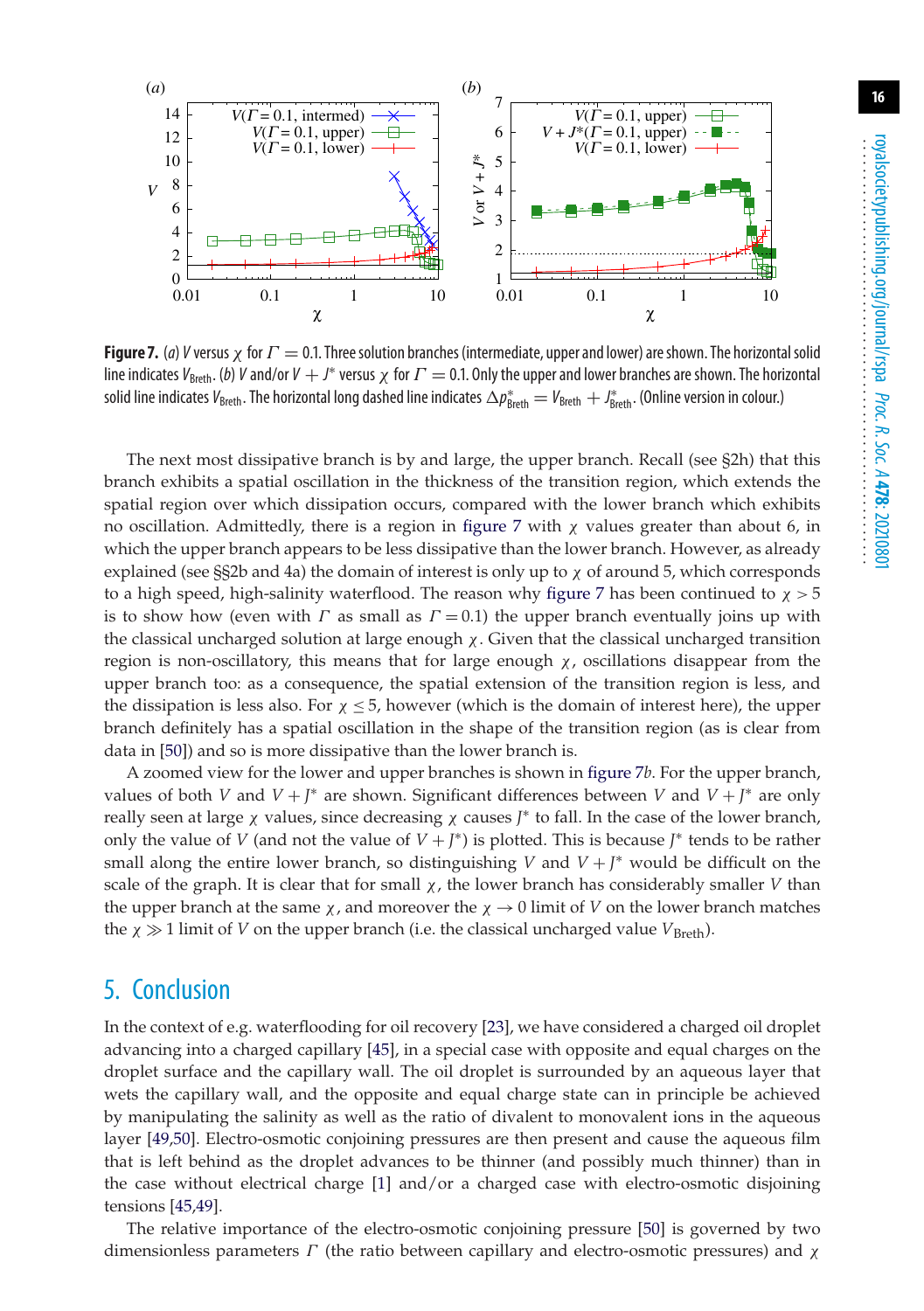(the extent to which electro-osmotic effects are screened, given by a ratio between a classical film thickness without electro-osmotic effects and the Debye length): decreasing either of these parameters increases the importance of electro-osmotic conjoining effects. Physically decreasing  $\Gamma$  would be achieved by having a higher density of adsorption sites on the oil droplet and capillary wall. Decreasing  $\chi$  is achieved by reducing droplet speed (which reduces film thickness even in the absence of electro-osmotic effects) or decreasing salinity (which increases Debye length).

In addition to computing film thickness as a function of  $\Gamma$  and  $\chi$ , we can also obtain pressure drop across the front of the droplet as a function of these variables. This consists of a leading order capillary static pressure plus perturbation corrections. The novel aspect of this work has been to examine these pressure corrections in detail and findings are outlined in §5a,b below.

#### (a) Relative importance of pressure drop contributions

The perturbation correction to the pressure drop across the droplet is comprised of three terms: a geometric, a viscous and an electro-osmotic term. The first term (i.e. the geometric correction) arises because the work done by the applied pressure to advance the droplet is not done across the full width of the capillary channel, but instead only across that part of the width occupied by the droplet. Pressure needs to be increased slightly to compensate for work being done across not quite the full channel width. This geometric term turns out to be unimportant in the conjoining case, because the film becomes very thin indeed, so the amount of geometric correction is tiny.

The second term, namely, the viscous correction to the pressure, is associated with the rate of viscous dissipation. This turned out to be surprisingly insensitive to the electro-osmotic conjoining effects. The result is counterintuitive because thinning a film and thereby thinning the transition region to which it is attached increases both the shear rate and shear stress in this region, which then in principle can influence viscous dissipation. The overall viscous dissipation rate can remain unaffected however because the transition region shrinks in size both across the thickness of the capillary channel and along the capillary wall and this compensates. Moreover, when the transition region is rescaled to account for the shrinking of these length scales, its shape (or at any rate its shape in a subdomain towards its thinner end) is nearly the same regardless of whether or not electro-osmotic effects are present. The reason is that even though electroosmotic conjoining pressures can be significant in these thinner parts of the transition region, the gradients of those conjoining pressures remain small. It is the gradient of the conjoining pressure rather than the conjoining pressure itself that governs the shape of the transition region. Hence an uncharged case and a case with strong conjoining effects predict a surprisingly similar shape for the transition region and hence for the viscous contribution to pressure drop that depends on that shape.

It is only when multiple solution branches occur (the small  $\Gamma$  limit) that we see variation of the viscous contribution to pressure drop which becomes sensitive to the particular solution branch. This comes about because different branches have different shapes for the transition region as seen in [\[50\]](#page-19-11). The lower branch exhibits a monotonic increase in the thickness of the transition region but the upper branch exhibits a spatial oscillation with monotonic increase thereafter. Owing to this oscillation, the upper branch maintains the transition region thickness comparatively small over a longer spatial distance, so tends be more dissipative, i.e. it has a larger viscous contribution to the pressure drop. The intermediate branch is even more dissipative. This solution branch 'dithers' as [\[50\]](#page-19-11) found, so any definitive increase in the thickness of the transition region is delayed over a very large spatial distance, which leads to considerable dissipation.

The third contribution to the perturbation to the pressure drop across the front of the droplet is an electro-osmotic integral [\[49\]](#page-19-10). In the limit of small  $\Gamma$  and small  $\chi$ , this is by far the most important contribution to the pressure drop perturbation, scaling inversely proportional to both  $Γ$  and  $χ$ . In the conjoining case considered here, this is moreover a negative contribution to the pressure drop: the droplet surface and capillary wall are attracted to each other so work is done by the conjoining pressure as new film is laid down. For small  $\Gamma$  and  $\chi$ , the overall pressure drop is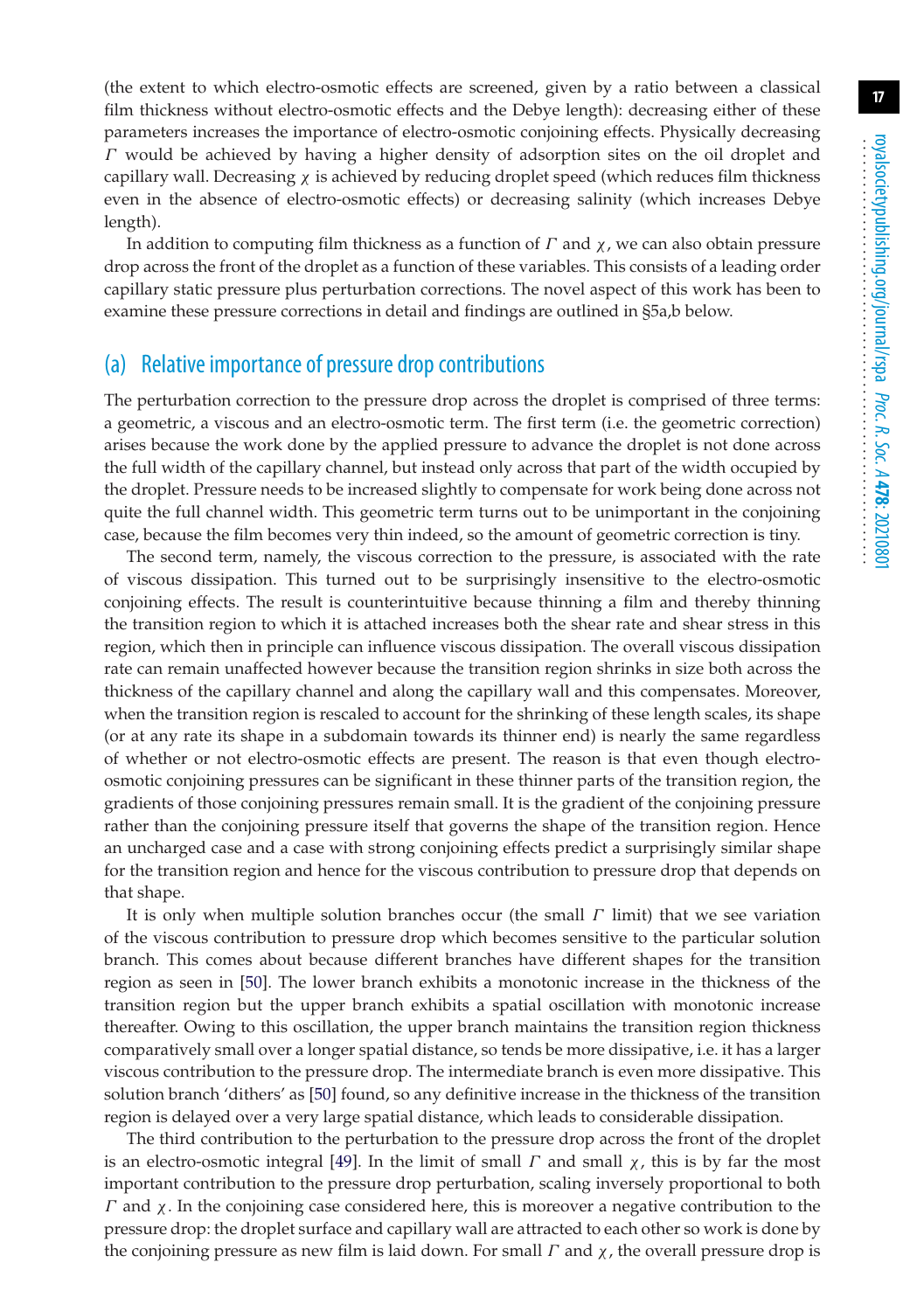then comprised of a leading order capillary static pressure plus a negative perturbation term. This is then less than the pressure drop across an uncharged droplet, even a perfectly stationary one.

This contrasts with the case of a repulsive disjoining tension [\[49\]](#page-19-10), for which work must be done against that tension, such that pressure drop needed to drive the front of the droplet along could increase considerably. In this case, tensions would become very large at small film thicknesses and so films thicken to prevent large tensions from appearing. This limits the amount of electroosmotic work done as additional film is laid down as the front of the droplet advances: work is only done starting from very large distances down to whatever eventual film thickness results. Moreover, even if tensions do increase markedly close to that final film thickness, the increase tends to be confined to just a very limited spatial region, which again limits the electro-osmotic work.

In the conjoining case considered here by contrast, conjoining pressures remain finite at very small thicknesses. In spite of this, a significant amount of work (scaling like  $(\Gamma \chi)^{-1}$  for small  $I$ and  $\chi$ ) can still be done by the conjoining pressure. This is because in the conjoining case (unlike the disjoining one), work continues to be done even down to a very small film thickness.

#### (b) Outlook

Remembering that the context for this work is waterflooding [\[23\]](#page-18-6) and that the conjoining case can be achieved by suitably choosing salinity and/or ratio of divalent to monovalent ions to manipulate charge adsorption [\[49\]](#page-19-10), it appears that salinity may indeed be a relevant process variable for waterflooding [\[36](#page-19-1)[–44,](#page-19-4)[46–](#page-19-7)[48\]](#page-19-9). Based on the findings of the present work, process conditions for waterflooding if selected appropriately can ensure that the front of the droplet at least can be pushed along with less pressure. It may then be easier for the front of a droplet to enter a given capillary in the first place.

It is worth emphasizing however that we have considered the front of the droplet only. Moving the entirety of a droplet along a capillary requires consideration of both the front and rear. It is then possible that in waterflooding terms, a thicker film (disjoining case) [\[38](#page-19-5)[,45,](#page-19-6)[47\]](#page-19-8) could still outperform a thinner one (conjoining case, as considered here). At the rear of the droplet, in the conjoining case at least, the expectation is that work would need to be done against the electroosmotic conjoining pressure to peel the rear of the droplet away from the capillary wall. Viscous dissipation will still however be present.

Even in the classical uncharged case though [\[1\]](#page-17-0), the situation at the rear of the droplet is more complicated to calculate, with the shape of the transition region becoming oscillatory [\[45,](#page-19-6)[53,](#page-20-3)[54\]](#page-20-4). Exactly how electro-osmotic conjoining effects will affect those oscillations at the rear of the droplet and how that will in turn impact on viscous dissipation is unclear. At the front of the droplet, in the presence of sufficiently strong conjoining pressures, multiple branches of solutions become possible (some of them being oscillatory and some not). In that case at least, what we found is that the more oscillatory solutions were associated with higher viscous dissipation, which in waterflooding terms would be undesirable.

Data accessibility. This study used the same computation methodology as was employed already by the author in [\[49](#page-19-10)[,50\]](#page-19-11). The dataset analysed is provided here as electronic supplementary material [\[75\]](#page-20-22). Competing interests. I declare I have no competing interests.

Funding. The author acknowledges support from EPSRC grant no. EP/V002937/1.

## <span id="page-17-0"></span>**References**

- 1. Bretherton FP. 1961 The motion of long bubbles in tubes. *J. Fluid Mech.* **10**, 166–188. [\(doi:10.1017/S0022112061000160\)](http://dx.doi.org/10.1017/S0022112061000160)
- <span id="page-17-1"></span>2. Park CW, Homsy GM. 1984 Two-phase displacement in Hele Shaw cells: theory. *J. Fluid Mech.* **139**, 291–308. [\(doi:10.1017/S0022112084000367\)](http://dx.doi.org/10.1017/S0022112084000367)
- <span id="page-17-2"></span>3. Atencia J, Beebe DJ. 2005 Controlled microfluidic interfaces. *Nature* **437**, 648–655. [\(doi:10.1038/nature04163\)](http://dx.doi.org/10.1038/nature04163)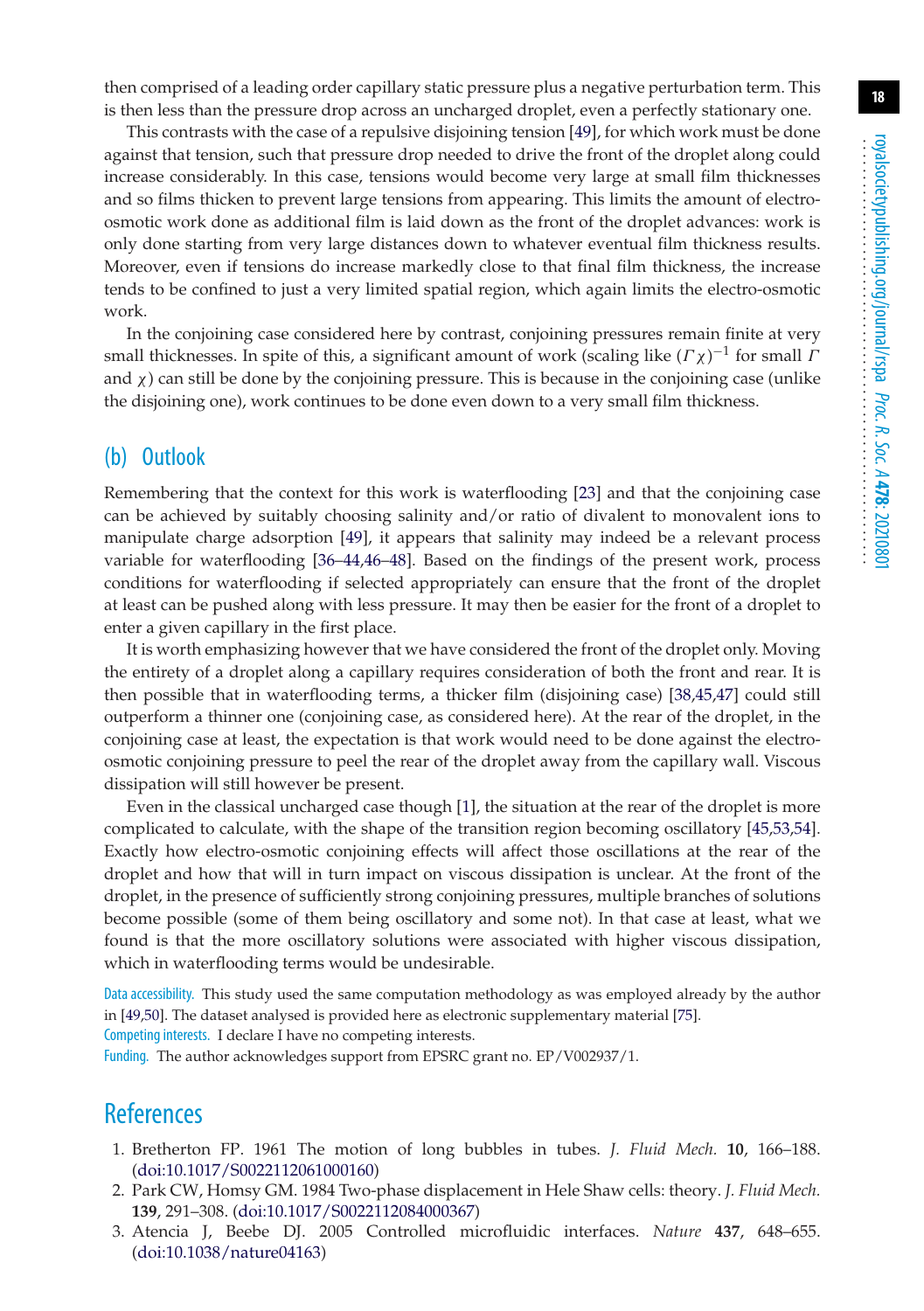- 4. Garstecki P, Stone HA, Whitesides GM. 2005 Mechanism for flow-rate controlled breakup in confined geometries: a route to monodisperse emulsions. *Phys. Rev. Lett.* **94**, 164501 [\(doi:10.1103/PhysRevLett.94.164501\)](http://dx.doi.org/10.1103/PhysRevLett.94.164501)
- 5. Squires TM, Quake SR. 2005 Microfluidics: fluid physics at the nanoliter scale. *Rev. Mod. Phys.* **77**, 977–1026. [\(doi:10.1103/RevModPhys.77.977\)](http://dx.doi.org/10.1103/RevModPhys.77.977)
- 6. Kong T, Shum HC, Weitz DA. 2020 The fourth decade of microfluidics. *Small* **16**, 2000070 [\(doi:10.1002/smll.202000070\)](http://dx.doi.org/10.1002/smll.202000070)
- 7. Huebner A, Sharma S, Srisa-Art M, Hollfelder F, Edel JB, de Mello AJ. 2008 Microdroplets: a sea of applications? *Lab Chip* **8**, 1244–1254. [\(doi:10.1039/B806405A\)](http://dx.doi.org/10.1039/B806405A)
- 8. Anna SL, Bontoux N, Stone HA. 2003 Formation of dispersions using 'flow focusing' in microchannels. *Appl. Phys. Lett.* **82**, 364–366. [\(doi:10.1063/1.1537519\)](http://dx.doi.org/10.1063/1.1537519)
- 9. Teh SY, Lin R, Hung LH, Lee AP. 2008 Droplet microfluidics. *Lab Chip* **8**, 198–220. [\(doi:10.1039/b715524g\)](http://dx.doi.org/10.1039/b715524g)
- <span id="page-18-0"></span>10. Cantat I. 2013 Liquid meniscus friction on a wet plate: Bubbles, lamellae and foams. *Phys. Fluids* **25**, 031303 [\(doi:10.1063/1.4793544\)](http://dx.doi.org/10.1063/1.4793544)
- <span id="page-18-1"></span>11. Philippe N, Davarzani H, Colombano S, Dierick M, Klein PY, Marcoux M. 2020 Experimental study of the temperature effect on two-phase flow properties in highly permeable porous media: application to the remediation of dense non-aqueous phase liquids (DNAPLS) in polluted soil. *Adv. Water Resour.* **146**, 103783 [\(doi:10.1016/j.advwatres.2020.103783\)](http://dx.doi.org/10.1016/j.advwatres.2020.103783)
- 12. de Castro AR, Oostrom M, Shokri N. 2016 Effects of shear-thinning fluids on residual oil formation in microfluidic pore networks. *J. Colloid Interface Sci.* **472**, 34–43. [\(doi:10.1016/j.jcis.2016.03.027\)](http://dx.doi.org/10.1016/j.jcis.2016.03.027)
- 13. Xiao S, Zeng Y, Vavra ED, He P, Puerto M, Hirasaki GJ, Biswal SL. 2018 Destabilization, propagation, and generation of surfactant-stabilized foam during crude oil displacement in heterogeneous model porous media. *Langmuir* **34**, 739–749. [\(doi:10.1021/acs.langmuir.7b02766\)](http://dx.doi.org/10.1021/acs.langmuir.7b02766)
- <span id="page-18-2"></span>14. Jeong SW, Corapcioglu MY. 2003 A micromodel analysis of factors influencing NAPL removal by surfactant foam flooding. *J. Contam. Hydrol.* **60**, 77–96. [\(doi:10.1016/s0169-7722\(02\)00054-2\)](http://dx.doi.org/10.1016/s0169-7722(02)00054-2)
- <span id="page-18-3"></span>15. Longpré-Girard M, Martel R, Robert T, Lefebvre R, Lauzon JM, Thomson N. 2020 Surfactant foam selection for enhanced light non-aqueous phase liquids (LNAPL) recovery in contaminated aquifers. *Transp. Porous Media* **131**, 65–84. [\(doi:10.1007/s11242-019-01292-0\)](http://dx.doi.org/10.1007/s11242-019-01292-0)
- 16. Longpré-Girard M, Martel R, Robert T, Lefebvre R, Lauzon JM. 2016 2D sandbox experiments of surfactant foams for mobility control and enhanced LNAPL recovery in layered soils. *J. Contam. Hydrol.* **193**, 63–73. [\(doi:10.1016/j.jconhyd.2016.09.001\)](http://dx.doi.org/10.1016/j.jconhyd.2016.09.001)
- 17. Atteia O, Del Campo Estrada E, Bertin H. 2013 Soil flushing: a review of the origin of efficiency variability. *Rev. Environ. Sci. Biotechnol.* **12**, 379–389. [\(doi:10.1007/s11157-013-9316-0\)](http://dx.doi.org/10.1007/s11157-013-9316-0)
- 18. Flores G, Katsumi T, Inui T, Kamon M. 2011 A simplified image analysis method to study LNAPL migration in porous media. *Soils Found.* **51**, 835–847. [\(doi:10.3208/sandf.51.835\)](http://dx.doi.org/10.3208/sandf.51.835)
- 19. Couto HJ, Massarani G, Biscaia EC, Santa-Anna GL. 2009 Remediation of sandy soils using surfactant solutions and foams. *J. Hazard. Mater.* **164**, 1325–1334. [\(doi:10.1016/](http://dx.doi.org/10.1016/j.jhazmat.2008.09.129) [j.jhazmat.2008.09.129\)](http://dx.doi.org/10.1016/j.jhazmat.2008.09.129)
- 20. Wang S, Mulligan CN. 2004 An evaluation of surfactant foam technology in remediation of contaminated soil. *Chemosphere* **57**, 1079–1089. [\(doi:10.1016/j.chemosphere.2004.08.019\)](http://dx.doi.org/10.1016/j.chemosphere.2004.08.019)
- <span id="page-18-4"></span>21. Mulligan CN, Eftekhari F. 2003 Remediation with surfactant foam of PCP-contaminated soil. *Eng. Geol.* **70**, 269–279. [\(doi:10.1016/S0013-7952\(03\)00095-4\)](http://dx.doi.org/10.1016/S0013-7952(03)00095-4)
- <span id="page-18-5"></span>22. Buckley SE, Leverett MC. 1942 Mechanism of fluid displacements in sands. *Trans. AIME* **146**, 107–116. [\(doi:10.2118/942107-G\)](http://dx.doi.org/10.2118/942107-G)
- <span id="page-18-6"></span>23. Willhite GP. 1986 *Waterflooding*. Richardson, TX: Society of Petroleum Engineers.
- 24. Sandiford BB. 1964 Laboratory and field studies of water floods using polymer solutions to increase oil recoveries. *J. Petrol. Technol.* **16**, 917–922. [\(doi:10.2118/844-PA\)](http://dx.doi.org/10.2118/844-PA)
- 25. Lenormand R, Touboul E, Zarcone C. 1988 Numerical models and experiments on immiscible displacements in porous-media. *J. Fluid Mech.* **189**, 165–187. [\(doi:10.1017/S0022112088000953\)](http://dx.doi.org/10.1017/S0022112088000953)
- 26. Lenormand R, Zarcone C, Sarr A. 1983 Mechanisms of the displacement of one fluid by another in a network of capillary ducts. *J. Fluid Mech.* **135**, 337–353. [\(doi:10.1017/](http://dx.doi.org/10.1017/S0022112083003110) [S0022112083003110\)](http://dx.doi.org/10.1017/S0022112083003110)
- 27. Buchgraber M, Clemens T, Castanier LM, Kovscek AR. 2011 A microvisual study of the displacement of viscous oil by polymer solutions. *SPE Reserv. Eval. Eng.* **14**, 269–280. [\(doi:10.2118/122400-PA\)](http://dx.doi.org/10.2118/122400-PA)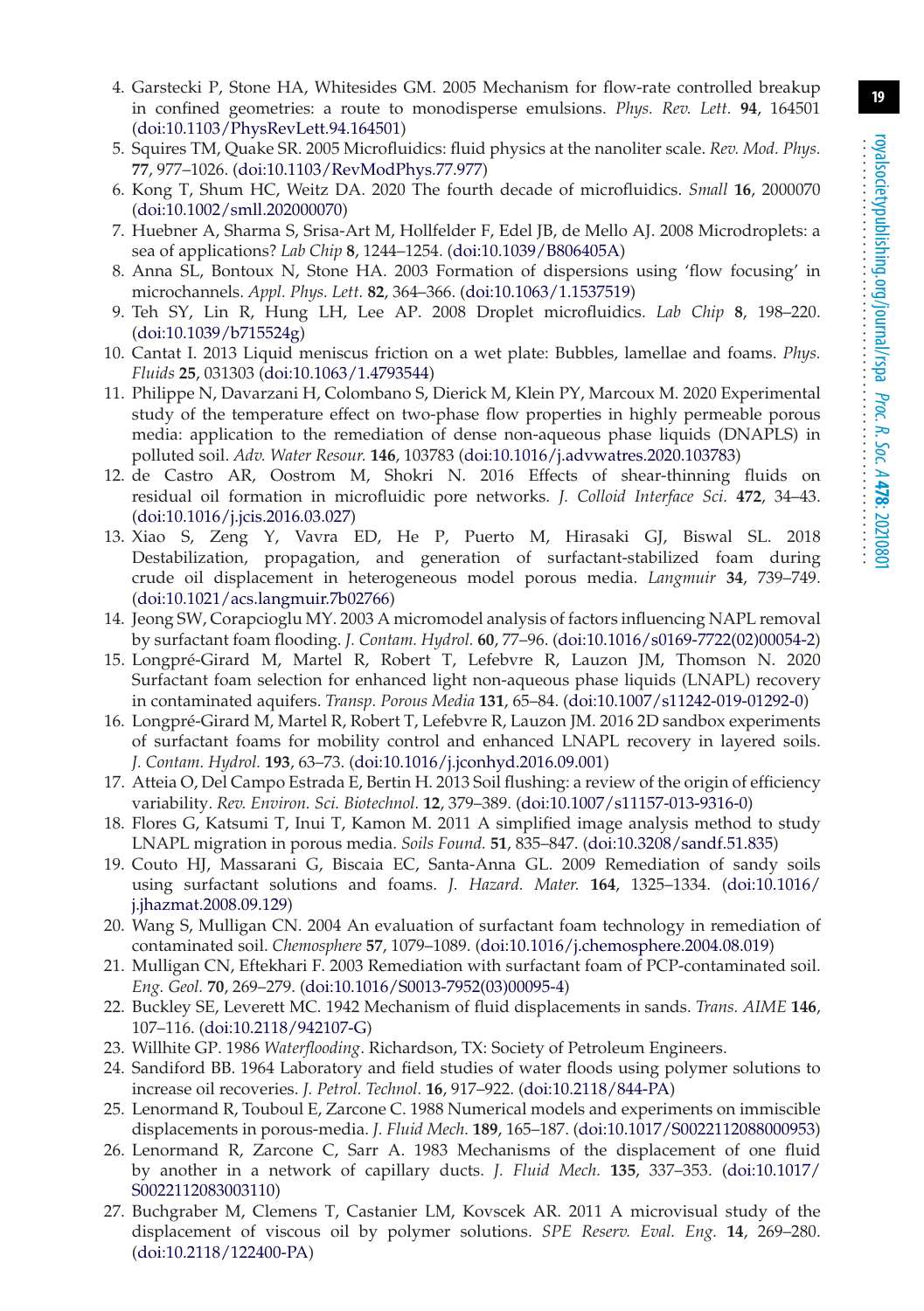- 28. McAuliffe CD. 1973a Crude-oil-water emulsions to improve fluid flow in an oil reservoir. *J. Petrol. Technol.* **25**, 721–726. [\(doi:10.2118/4370-PA\)](http://dx.doi.org/10.2118/4370-PA)
- 29. McAuliffe CD. 1973b Oil-in-water emulsions and their flow properties in porous media. *J. Petrol. Technol.* **25**, 727–733. [\(doi:10.2118/4369-PA\)](http://dx.doi.org/10.2118/4369-PA)
- 30. Cobos S, Carvalho MS, Alvarado V. 2009 Flow of oil-water emulsions through a constricted capillary. *Int. J. Multiphas. Flow* **35**, 507–515. [\(doi:10.1016/j.ijmultiphaseflow.2009.02.018\)](http://dx.doi.org/10.1016/j.ijmultiphaseflow.2009.02.018)
- 31. Guillen VR, Romero MI, Carvalho MS, Alvarado V. 2012 Capillary-driven mobility control in macroemulsion flow in porous media. *Int. J. Multiphas. Flow* **94**, 62–65. [\(doi:10.1016/j.ijmultiphaseflow.2012.03.001\)](http://dx.doi.org/10.1016/j.ijmultiphaseflow.2012.03.001)
- 32. Guillen VR, Carvalho MS, Alvarado V. 2012 Pore scale and macroscopic displacement mechanism in emulsion flooding. *Transp. Porous Media* **94**, 197–206. [\(doi:10.1007/s11242-](http://dx.doi.org/10.1007/s11242-012-9997-9) [012-9997-9\)](http://dx.doi.org/10.1007/s11242-012-9997-9)
- 33. Soares EJ, Carvalho MS, Souza Mendes PR. 2005 Immiscible liquid-liquid displacement in capillary tubes. *J. Fluids Eng. Trans. ASME* **127**, 24–31. [\(doi:10.1115/1.1852484\)](http://dx.doi.org/10.1115/1.1852484)
- 34. Roca JF, Carvalho MS. 2013 Flow of a drop through a constricted microcapillary. *Comput. Fluids* **87**, 50–56. [\(doi:10.1016/j.compfluid.2012.11.020\)](http://dx.doi.org/10.1016/j.compfluid.2012.11.020)
- <span id="page-19-0"></span>35. Ponce F, Ranena V, Carvalho MS, Alvarado V. 2014 Oil recovery modeling of macroemulsion flooding at low capillary number. *J. Pet. Sci. Eng.* **119**, 112–122. [\(doi:10.1016/j.petrol.](http://dx.doi.org/10.1016/j.petrol.2014.04.020) [2014.04.020\)](http://dx.doi.org/10.1016/j.petrol.2014.04.020)
- <span id="page-19-1"></span>36. Yildiz H, Morrow N. 1996 Effect of brine composition on recovery of Moutray crude oil by waterflooding. *J. Pet. Sci. Eng.* **14**, 159–168. [\(doi:10.1016/0920-4105\(95\)00041-0\)](http://dx.doi.org/10.1016/0920-4105(95)00041-0)
- <span id="page-19-13"></span>37. Austad T, RezaeiDoust A, Puntervold T. 2010 Chemical mechanism of low salinity water flooding in sandstone reservoirs. In *SPE Improved Oil Recovery Symposium, Tulsa, OK, 24–28 April*. [\(doi:10.2118/129767-MS\)](http://dx.doi.org/10.2118/129767-MS)
- <span id="page-19-5"></span>38. Lager A, Webb K, Black C, Singleton M, Sorbie K. 2008 Low salinity oil recovery: an experimental investigation. *Petrophysics* **49**, 28–35.
- <span id="page-19-12"></span>39. Ligthelm DJ, Gronsveld J, Hofman J, Brussee N, Marcelis F, van der Linde H. 2009 Novel waterflooding strategy by manipulation of injection brine composition. In *EUROPEC/EAGE Conf. and Exhibition, Amsterdam, The Netherlands, 8–11 June*. [\(doi:10.2118/119835-MS\)](http://dx.doi.org/10.2118/119835-MS)
- 40. RezaeiDoust A, Puntervold T, Austad T. 2011 Chemical verification of the EOR mechanism by using low saline/smart water in sandstone. *Energy Fuels* **25**, 2151–2162. [\(doi:10.1021/ef200215y\)](http://dx.doi.org/10.1021/ef200215y)
- 41. McGuire PL, Chatham JR, Paskvan FK, Sommer DM, Carini FH. 2005 Low salinity oil recovery: an exciting new EOR opportunity for Alaska's north slope. In *SPE Western Regional Meeting, Irvine, CA, 30 March–1 April*. [\(doi:10.2118/93903-MS\)](http://dx.doi.org/10.2118/93903-MS)
- <span id="page-19-2"></span>42. Lee S, Webb K, Collins I, Lager A, Clarke S, O'Sullivan M, Routh A, Wang X. 2010 Low salinity oil recovery: increasing understanding of the underlying mechanisms. In *SPE Improved Oil Recovery Symposium, Tulsa, OK, 24–28 April*. [\(doi:10.2118/129722-MS\)](http://dx.doi.org/10.2118/129722-MS)
- <span id="page-19-3"></span>43. Wilmott ZM, Breward CJW, Chapman SJ. 2019 Modelling low-salinity oil recovery mechanisms using an ion dissociation model. *Trans. Porous Media* **127**, 685–709. [\(doi:10.1007/s11242-018-1220-1\)](http://dx.doi.org/10.1007/s11242-018-1220-1)
- <span id="page-19-4"></span>44. Pourakaberian A, Mahani H, Niasar V. 2021 The impact of the electrical behavior of oilbrine-rock interfaces on the ionic transport rate in a thin film, hydrodynamic pressure, and low salinity waterflooding effect. *Colloids Surf. A, Physicochem. Eng. Aspects* **620**, 126543 [\(doi:10.1016/j.colsurfa.2021.126543\)](http://dx.doi.org/10.1016/j.colsurfa.2021.126543)
- <span id="page-19-6"></span>45. Wilmott ZM, Breward CJ, Chapman SJ. 2018 The effect of ions on the motion of an oil slug through a charged capillary. *J. Fluid Mech.* **841**, 310–350. [\(doi:10.1017/jfm.2018.13\)](http://dx.doi.org/10.1017/jfm.2018.13)
- <span id="page-19-7"></span>46. Elgendy AMS, Porta GM. 2021 Impact of reservoir geochemistry on low salinity waterflooding: global sensitivity analysis. *J. Pet. Sci. Eng.* **207**, 109056 [\(doi:10.1016/j.petrol.](http://dx.doi.org/10.1016/j.petrol.2021.109056) [2021.109056\)](http://dx.doi.org/10.1016/j.petrol.2021.109056)
- <span id="page-19-8"></span>47. Wilmott ZM, Breward CJW, Chapman SJ. 2020 A dynamic network model for the action of low salinity on two-phase flow. *Adv. Water Resour.* **137**, 103520 [\(doi:10.1016/j.](http://dx.doi.org/10.1016/j.advwatres.2020.103520) [advwatres.2020.103520\)](http://dx.doi.org/10.1016/j.advwatres.2020.103520)
- <span id="page-19-9"></span>48. Katende A, Sagala F. 2019 A critical review of low salinity water flooding: Mechanism, laboratory and field application. *J. Mol. Liq.* **278**, 627–649. [\(doi:10.1016/j.molliq.2019.01.037\)](http://dx.doi.org/10.1016/j.molliq.2019.01.037)
- <span id="page-19-10"></span>49. Grassia P. 2019 Motion of an oil droplet through a capillary with charged surfaces. *J. Fluid Mech.* **866**, 721–758. [\(doi:10.1017/jfm.2019.126\)](http://dx.doi.org/10.1017/jfm.2019.126)
- <span id="page-19-11"></span>50. Grassia P. 2020 Viscous and electro-osmotic effects upon motion of an oil droplet through a capillary. *J. Fluid Mech.* **899**, A31 [\(doi:10.1017/jfm.2020.458\)](http://dx.doi.org/10.1017/jfm.2020.458)